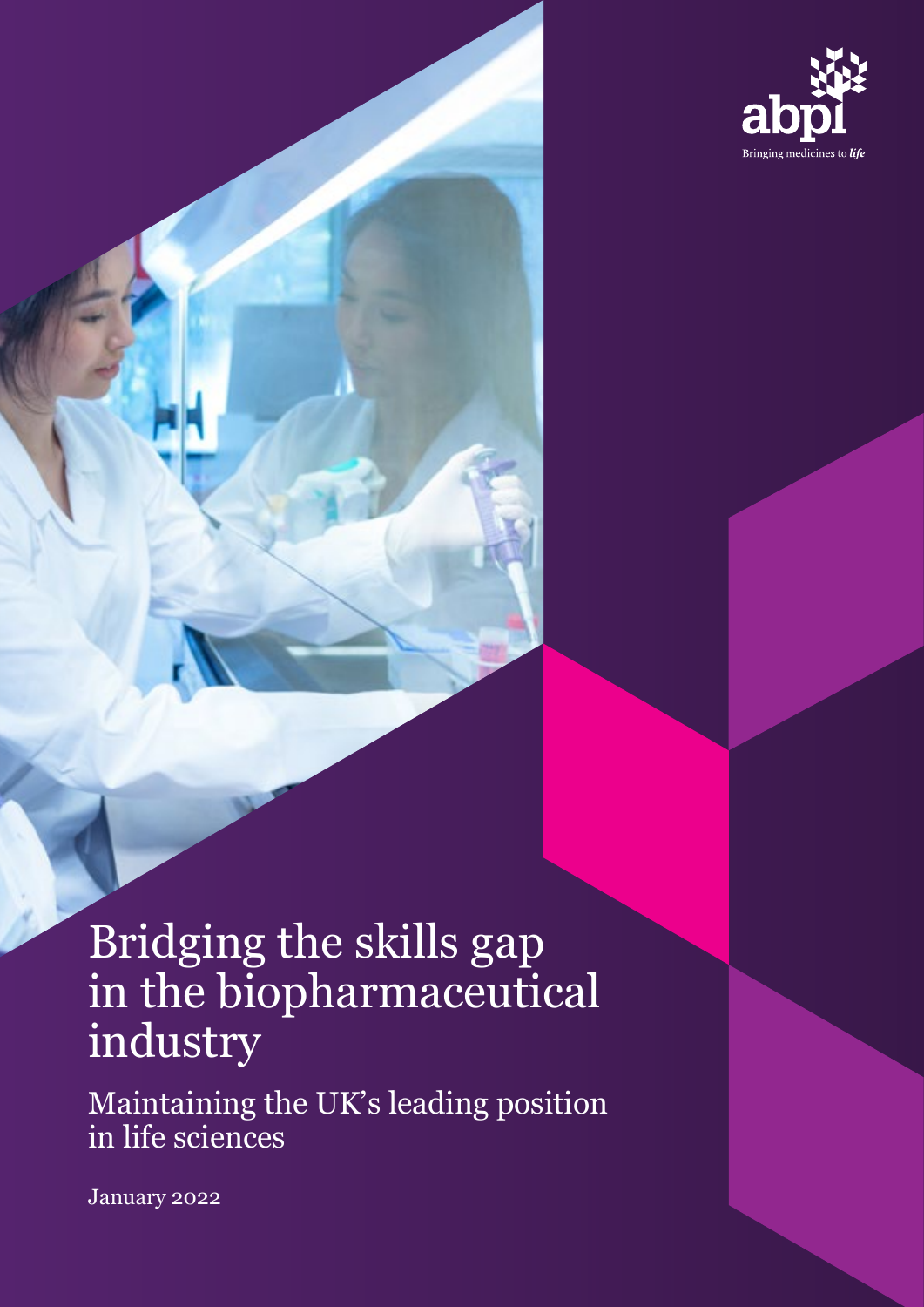# Contents



 $\equiv$ 

| <b>Foreword</b>                                                                                                | 3              |
|----------------------------------------------------------------------------------------------------------------|----------------|
| <b>Executive summary</b>                                                                                       | 4              |
| <b>Commitments and recommendations</b>                                                                         | $6 - 7$        |
| Commitments from the ABPI                                                                                      | 6              |
| Policy recommendations                                                                                         | $\overline{7}$ |
| <b>Part 1: Introduction</b>                                                                                    | $9 - 13$       |
| Industry landscape                                                                                             | 9              |
| <b>Education and skills</b>                                                                                    | 12             |
| <b>Part 2: Survey Findings</b>                                                                                 | $14 - 31$      |
| Top priorities                                                                                                 | 14             |
| There have been encouraging improvements since our last survey                                                 | 15             |
| Data and digital skills are priorities for life sciences                                                       | 19             |
| Concerns for core skills may have declined, but core skills related<br>to digital literacy are a major concern | 21             |
| There are problems more around the quantity of candidates rather<br>than the quality of candidates             | 23             |
| Attracting, recruiting and retaining experienced staff                                                         | 25             |
| <b>Acknowledgments</b>                                                                                         | 32             |
| <b>References</b>                                                                                              | 33             |
| <b>Appendix: List of participating companies</b>                                                               | 34             |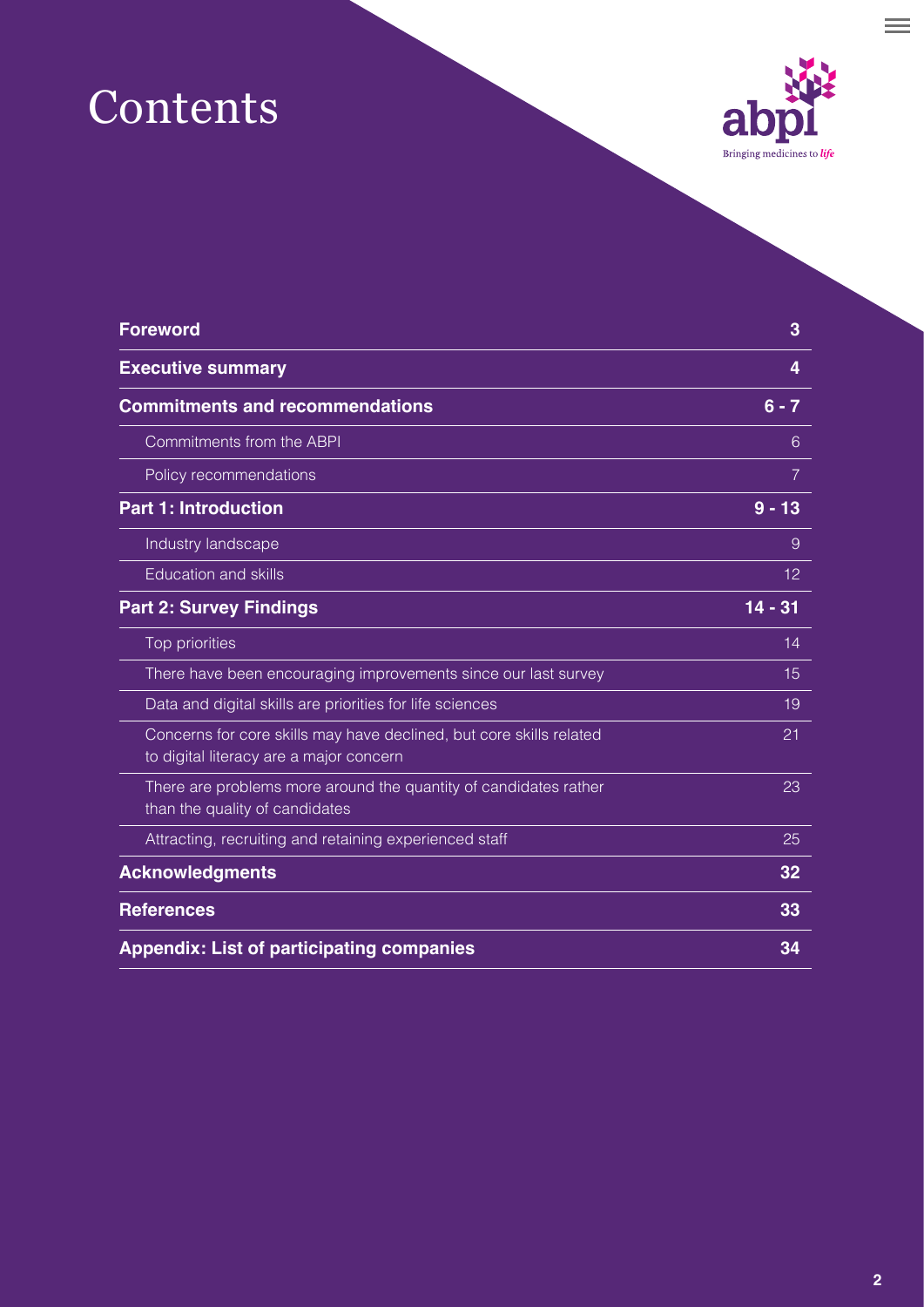## <span id="page-2-0"></span>Foreword





**George Freeman MP**  Minister for Science, Research and Innovation

The Biopharmaceutical sector is critical to the country's health, wealth, and resilience. With Core Biopharma turnover of £40.7bn and employment of 66,000 people across the UK, the sector represents one of the great drivers of UK economic growth in the twenty-first century. The Sector has also been integral to the response to the Covid pandemic, and to the role in rapid vaccine development.

Since the UK Government's first (ten year) Industrial Strategy for Life Sciences in 2011, investment in the Life Sciences sector has grown by 1000%. The 2021 Life Sciences Vision sets out our ambition for the UK to become a life sciences superpower over the next ten years and focuses on what Government, the NHS, regulators, companies, medical research charities, academia and the philanthropic sector must do to create the environment in which industry and the NHS can work together to create a healthcare innovation economy in which the UK is not just the best place to research disease and discover potential treatments and cures, but also the best place in the world to test, prove safety and efficiency in patients and secure regulatory and procurement approval.

Critical to the UK's success in this global race will be our ability to attract, recruit, train and retain the skilled workforce that we need. The Life Sciences Vision includes the ambition to develop a strong talent pool across industry, academia, and the NHS. To do so will require Government, the Life Science industry, educational institutions and the NHS to work together to develop new ways to create a sustainable skills pipeline and an innovation-ready workforce suited for the new technologies being developed.

The ABPI has closely monitored the skills and talent pipeline within the sector over a number of years, and this latest study comes at a critical time for Life Sciences in the UK. As our sector enters a new phase, which includes developing advanced therapeutics and personalised medicines, the skills we need are rapidly evolving.

This 2021 report contains much good news. There are areas where skills gaps have started to narrow and in some areas, such as biological and chemical science, we are seeing rapid improvements. Core skills – such as scientific knowledge, communication and problem solving – have also improved. However, some areas of concern remain, with major skills shortages reported in areas such as computational and digital skills, and the integration of clinical, industrial, and economic research, as well as genomic and phenotypic insights and the integration of data across the patient pathway to aid both research and treatment, which is particularly in demand.

This ABPI report sets out a blueprint for how Government and industry can work together to grow the Life Sciences talent base, provide opportunities for life-long learning and re-skill the Sector's workforce to meet the evolving skills demands in the next decade.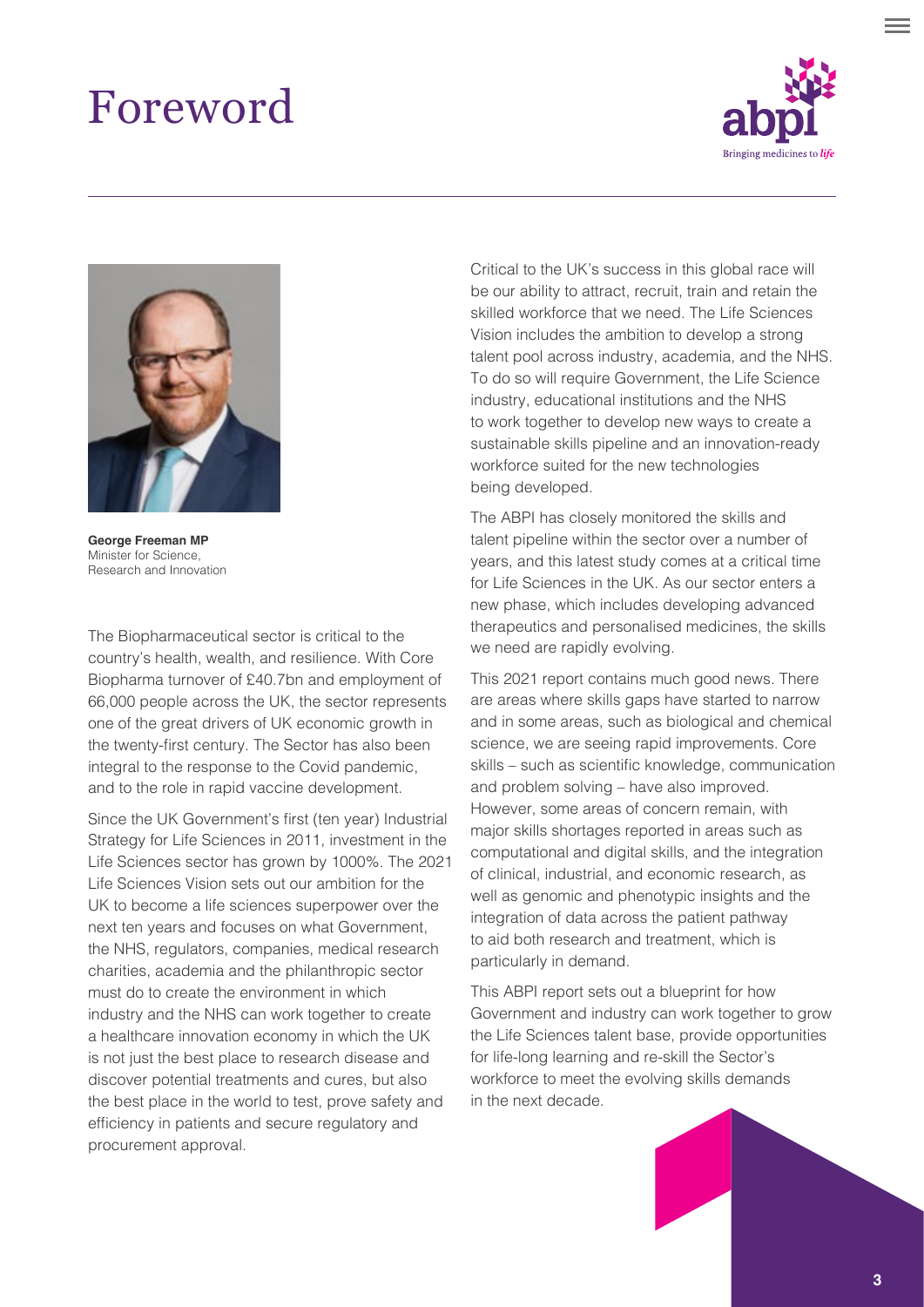# <span id="page-3-0"></span>Executive summary





**Richard Torbett, Chief Executive** The Association of the British Pharmaceutical Industry

This report provides robust evidence of the current skills needs and future pipeline in the pharmaceutical and biopharmaceutical industries and updates the analysis contained in our 2018 report.**<sup>1</sup>** Specifically, this report aims to:

- Benchmark changes in the current and future skills needs for the pharmaceutical industry against those identified in 2018;
- Assess how well the UK education and skills system is meeting these needs; and
- I Identify activities and actions by various stakeholders, including Government, research and training funders, academia and industry which could address new or emerging/evolving skills gaps.

#### **Key findings**

1. There have been **encouraging improvements**  since our last survey. This suggests that the action taken by industry and Government has started to address some of the previously identified shortages.

**Skills shortages overall seem to be decreasing** and there are fewer subjects this year which have been identified as top priority compared to the last survey.

Some of the key areas of skill shortage – **including biological and clinical science areas – show clear signs of improvement** (although the problems are still not yet fully solved).

 There has been a **sustained reduction in the percentage of respondents who see the availability of workers with core skills** – such as scientific knowledge, communication and problem solving – as a concern.

- 2. There remains room for improvement in a number of areas. Seven disciplines are listed as top priorities:
	- Chemometrics
	- Formulation science
	- **Physiological modelling**
	- Computational chemistry (including chemoinformatics)
	- **Pharmacokinetic/pharmacodynamics** modelling
	- Epidemiology and pharmacoepidemiology
	- **Engineering in manufacturing**

 Five of the above top priorities clearly show the increasing role **data and digital** is playing within life sciences, R&D and manufacturing. Many of these featured in the 2018 survey as well. It is the crossover between these digital skills and scientific experience which is of particular concern.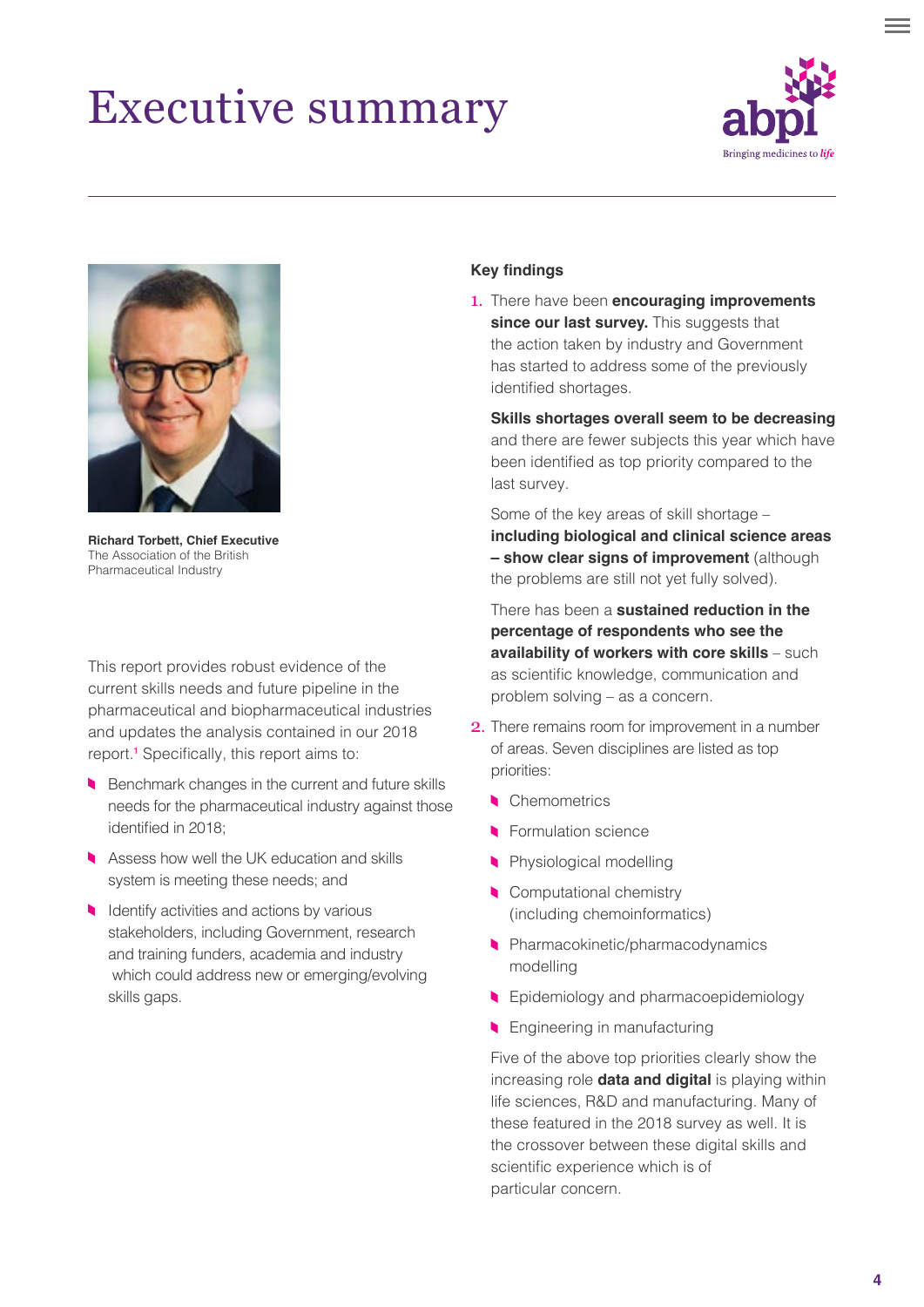

3. Many of the skills shortages highlighted in this report are associated with the **quantity of candidates** rather than the quality. This suggests that the growing demand for candidates with specific skills is being outstripped by the supply – there are candidates with the right skills, but there are simply not enough of them, and in some areas such as digital, data and engineering, those skills are sought by a number of sectors. There will therefore, be a need to increase the number of qualified individuals coming through the education pipeline or reskilling. The sector may also need to better highlight the viable career pathways within the life sciences sector to ensure fully informed career choices.

### 4. **Attracting, recruiting and retaining experienced staff remains a key priority for companies.**

Given the need for experience and the immediacy of the challenge, a clear focus on retaining staff and equipping candidates with the right skills that will see them stay within the industry will be crucial going forward. The industry continues to respond to adjustments in the labour market following the UK's exit from the EU and almost half of respondents acknowledged uncertainty about how the EU exit would impact their ability to attract talent. However, the proportion of respondents that felt the EU exit was a threat to recruiting talent fell compared to 2018, with just 10% describing this as a 'critical issue'. Respondents also indicated that industry's response to COVID-19 had led to an increase in candidates wishing to work in the industry.

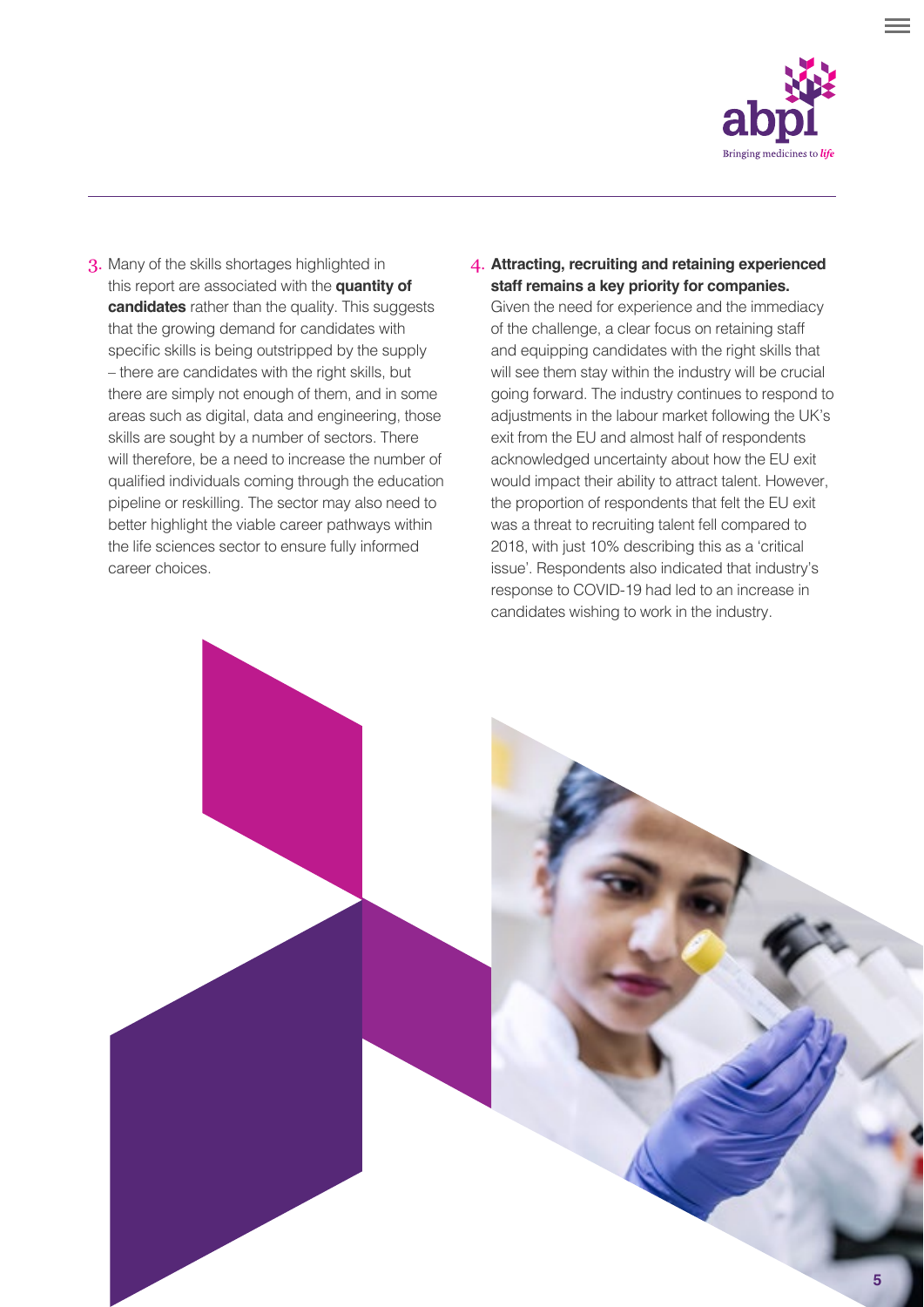# <span id="page-5-0"></span>Commitments and recommendations



### Commitments from the ABPI

### **The ABPI has a leading role to play in ensuring the sector rises to meet the challenges across the UK.**

We will:

- 1. Support higher education institutions across the four nations with course development and industrial placements to help **boost in-demand digital skills** and further increase the **positive awareness of the life sciences industry** as an attractive employer for candidates with digital skills. We know university is where many students decide on their future career, and there has never been a better time to advertise the benefits – both for the individual and for society – of a career in pharmaceuticals and biopharmaceuticals.
- 2. **Support STEM education to inspire young people** to develop in-demand skills and knowledge and to **make informed career choices,** through the launch of an updated, dedicated platform of free, high quality, up-to-date STEM resources supporting all key stages for UK curricula. This will help develop young people's foundational STEM skills, **support long-term attainment and drive achievement**, as well as provide support for teachers. Simultaneously, ABPI also commits to continue supporting and enhancing specific initiatives including the CREST Awards, and both the Science Industry Partnership and STEM Ambassador schemes.
- 3. Conduct **further research into recruitment and retention** of experienced staff and why this is proving a challenge for the sector. Whilst this report contains substantial new information and insight, we must also be clear where we need to know more. As the world of work changes, and government increases its focus on reskilling and lifelong learning, we need to understand what drives shortages in experienced staff and whether the industry needs to reconsider how careers can best be supported in the long term.
- 4. As part of the **Futures Group,** continue to address industry identified areas for action for securing a sustainable skills pipeline. The '2030 skills strategy'**<sup>2</sup>** for the life sciences sector was produced by the Futures Group, **a collaboration comprising the Office for Life Sciences, ABPI, The Science Industry Partnership and the BioIndustry Association.**

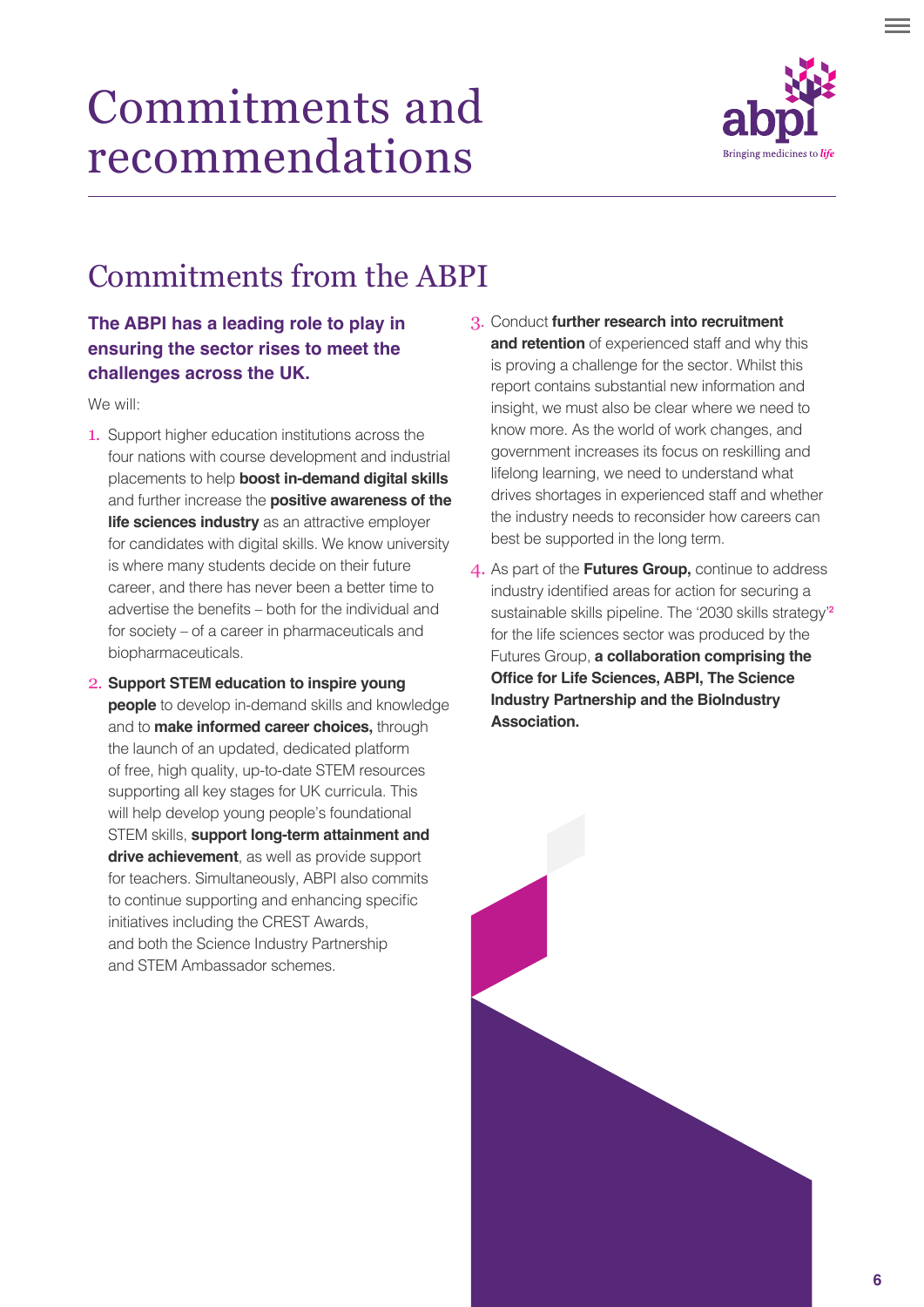

### <span id="page-6-0"></span>Policy recommendations

**As well as taking action ourselves, we are committed to working with government to maximise the impact of our activity and support us in strengthening a sector which is already vital to the UK's productivity and growth.** 

#### **Boosting digital skills**

**Use the newly funded Institutes of Technology to prioritise the application of digital skills in the life sciences sector.** 

In the recent budget, the Government confirmed funding to open 20 Institutes of Technology (IoTs) throughout England, which will bring together employers with further and higher education providers in local areas to provide technical qualifications. The Government is investing up to £290 million to establish a comprehensive network of IoTs across England with the aim to establish relationships with other key providers of technical skills in the wider education system, such as University Technical Colleges, so that there are clear progression pathways for students to support them. There are already IoTs providing tailored higher technical education and training in key STEM sectors, such as digital, construction, advanced manufacturing, and engineering, to respond to the needs of business for local areas. The success of existing IoTs in addressing skills issues should be evaluated to ensure new IoTs provide for bringing together digital and life science skills – ensuring that new skills in technology are successfully applied to some of the greatest challenges in healthcare and pharmaceuticals.

**Stimulate adoption of emerging skills to meet**  v. **demand by extending pilot schemes, such as those focused on the Skills Value Chain approach and the acquisition of wider research skills.** 

Drawing on the successes of The Skills Value Chain approach in manufacturing, the existing pilot should be evaluated for extending across multiple life science areas to include emerging skills demands in areas of shortage, such as informatics, data analytics, computational biology, visualisation technology and allied areas.

Building on the R&D People and Culture Strategy, Government plans to design a pilot to help researchers acquire skills and knowledge beyond their own discipline, should be expanded and ensure that grant funders are supportive of digital skills and interdisciplinary/intersectoral research, and of researchers moving between fields.

### **Creating a pipeline of UK and international scientific researchers**

**Ensure early career researchers are central to broader skills policy, to support the number of new candidates in the pipeline.**

In order to achieve this, Government should increase the number of PhD scholarships a nd early career awards for early career researchers in life science disciplines. This would build on the R&D People and Culture Strategy announcements, in which Government set out giving a stronger voice to early career researchers.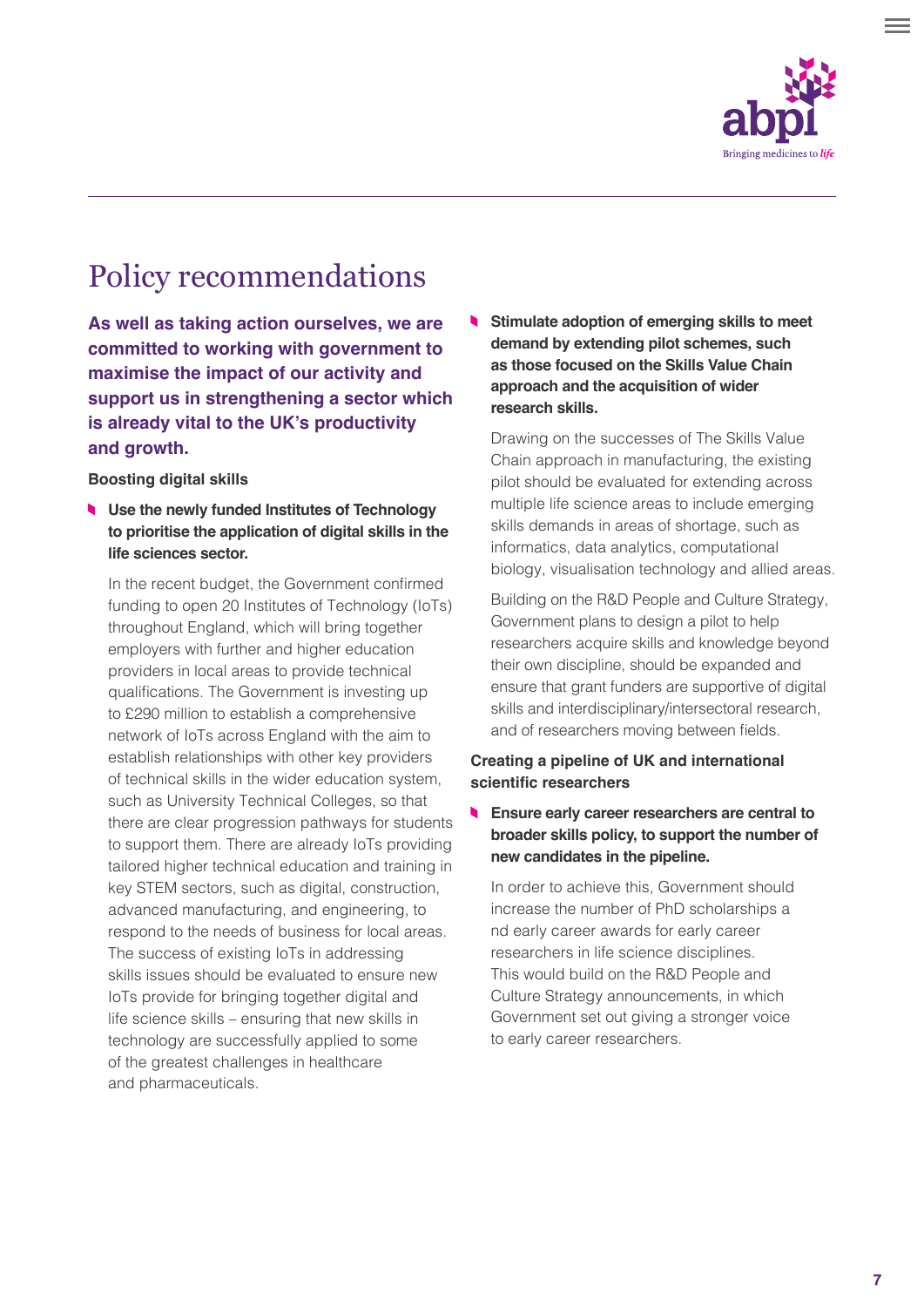

### **Increase the provision of life science apprenticeship training across level 2-7, through better industry co-ordinated engagement with life sciences employers.**

 In partnership with industry, we should seek to enhance the quality and quantity of skills provision and improve SME engagement in skills provision – including the apprenticeship levy – which will help build sustainable cohorts for specialist subjects. The Government has already suggested it will boost the proportion of the apprenticeship levy recovered by the life science sector from 24% to surpass the national average of 31% by working with industry to ensure the apprenticeship system works for the life science companies, and in particular life sciences SMEs. But more can still be done. For example, the Government can act on recommendations first made in the ABPI's 2021 policy paper Apprenticeships in the Life Sciences Sector to ensure the Government's Spending Review 2021 announcements on apprenticeship funding and flexible training models, specifically meet the needs of life sciences employers.

#### **Attracting experienced expertise**

### **Support visa routes for global life sciences talent, including reviewing the attractiveness of funding globally-mobile researchers.**

 The UK's new immigration system, should capitalise on the strengths of the Global Talent visa and the opportunities afforded by the recently announced Global Talent Network. Government should explore expansion of both permissible global prizes which automatically qualify individuals for the Global Talent Visa, and eligible characteristics of high potential for the High Potential Individual route. The introduction of the Global Talent Network – as announced in the recent spending review – is welcomed, and an expansion to more regions could support more experienced and highly qualified staff to locate in the UK.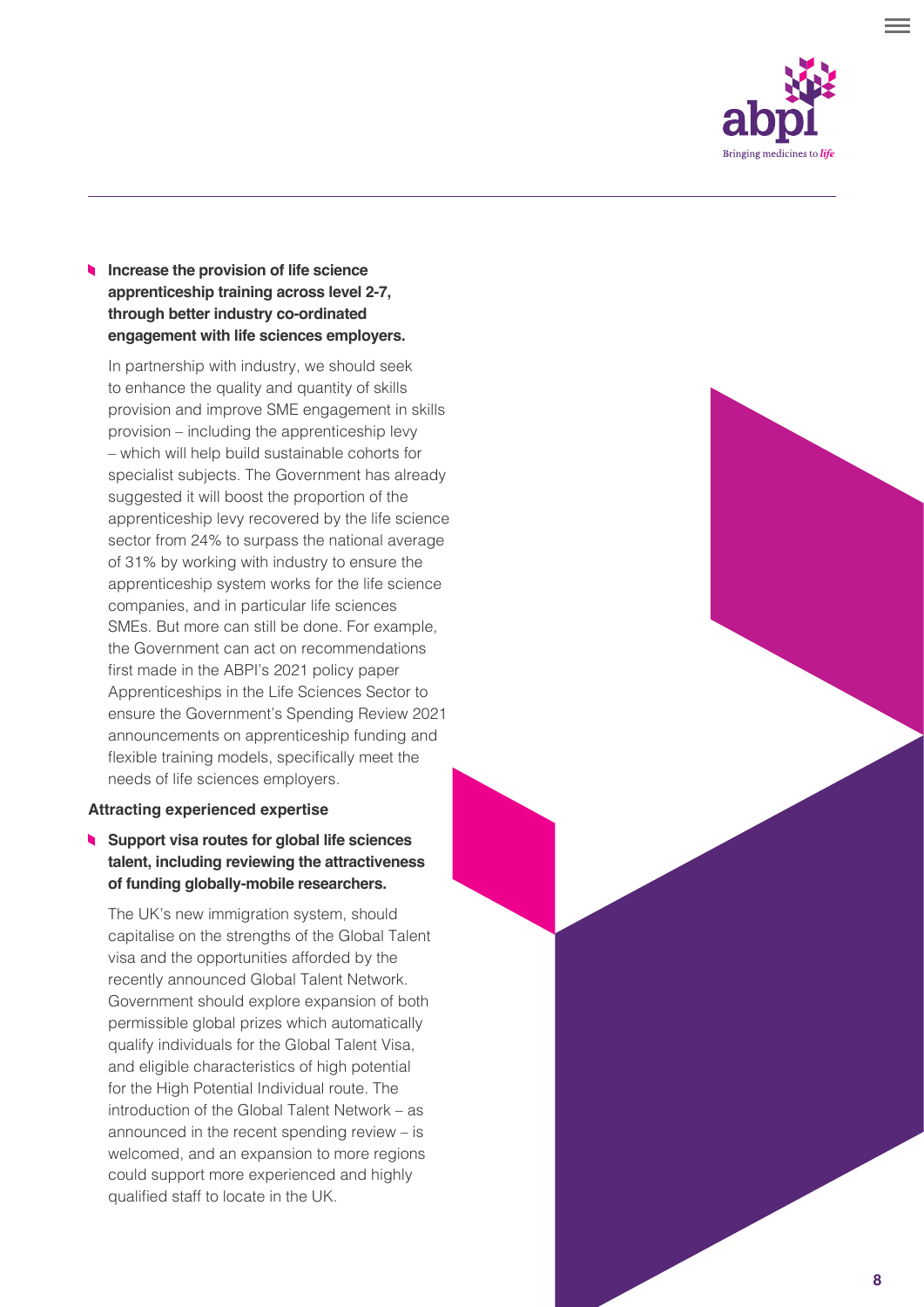# <span id="page-8-0"></span>1. Introduction



### Industry landscape

In 2019, the UK pharmaceutical sector had a turnover of £36.7bn.**<sup>3</sup>** Employment has been growing over recent years, from 61,000 in 2016,**<sup>4</sup>** to 62,500 in 2018**<sup>5</sup>** and 72,000 in 2019. According to the Science Industry Partnership, by 2030 the Life Sciences Sector more broadly has the potential to create around 133,000 jobs, through replacement and growth.**<sup>6</sup>** Overall, there are 2,240 businesses in the sector,**<sup>7</sup>** and over 95% of these employers are SMEs.**<sup>8</sup>** Geographically, 66% of employment is outside of London, indicating that the industry invests throughout the UK.<sup>8</sup> Interestingly, the top three segments (small molecules, antibodies and therapeutic proteins) in the biopharmaceutical industry account for 90% of all core employment in the sector.**<sup>9</sup>**

The pharmaceutical industry is a major contributor to R&D spending and accounted for 18.4% of all industrial R&D expenditure in the UK in 2019, investing around £4.8bn (figures 1a and [1b](#page-9-0)). Of all industrial sectors, pharmaceuticals was also the group which had the largest growth in expenditure on R&D (6.9%).**10** R&D expenditure peaked in 2011 (approaching £5bn, almost one quarter of all UK industry R&D spending at the time) but trended downwards until 2014.**11** Since then, however, it has been steadily increasing in line with overall growth in R&D spending in the economy. As a result, the pharmaceutical industry's spending as a proportion of total industrial R&D spend is holding at around one fifth (18.4%), the most out of any other industry.**<sup>12</sup>**



### **Figure 1a: Pharmaceutical industry expenditure on R&D compared to other industries over time.**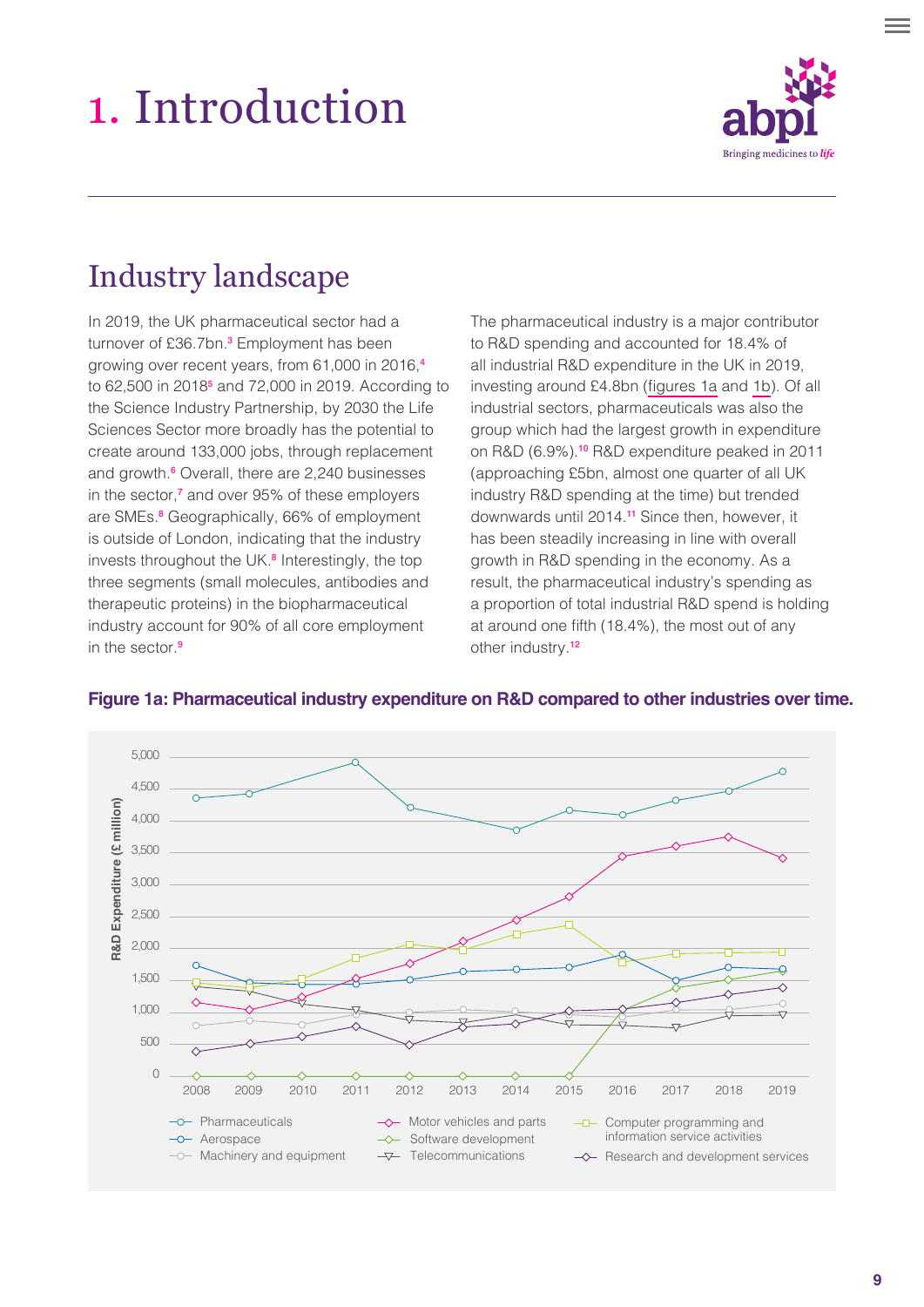



### <span id="page-9-0"></span>**Figure 1b: Pharmaceutical industry expenditure on R&D (2019) compared to other industries.**

It is against this backdrop that the Life Sciences Vision was published in July 2021. The Vision highlights that the UK must "develop the highly skilled workforce needed to position the UK as the global hub for Life Sciences, ensuring the Sector has access to the skills, talent and people it needs to innovate and grow and be able to capitalise on emerging opportunities".**<sup>13</sup>**

The Government has recognised that achieving this will involve attracting the best global talent and following the UK's exit from the European Union, the Government has made changes to the new immigration system which now includes specialist routes to ensure this is possible for the life sciences sector. We await more detail on how the role of the Office for Talent, and the newly announced Global Talent Network can support the life sciences workforce.**<sup>14</sup>**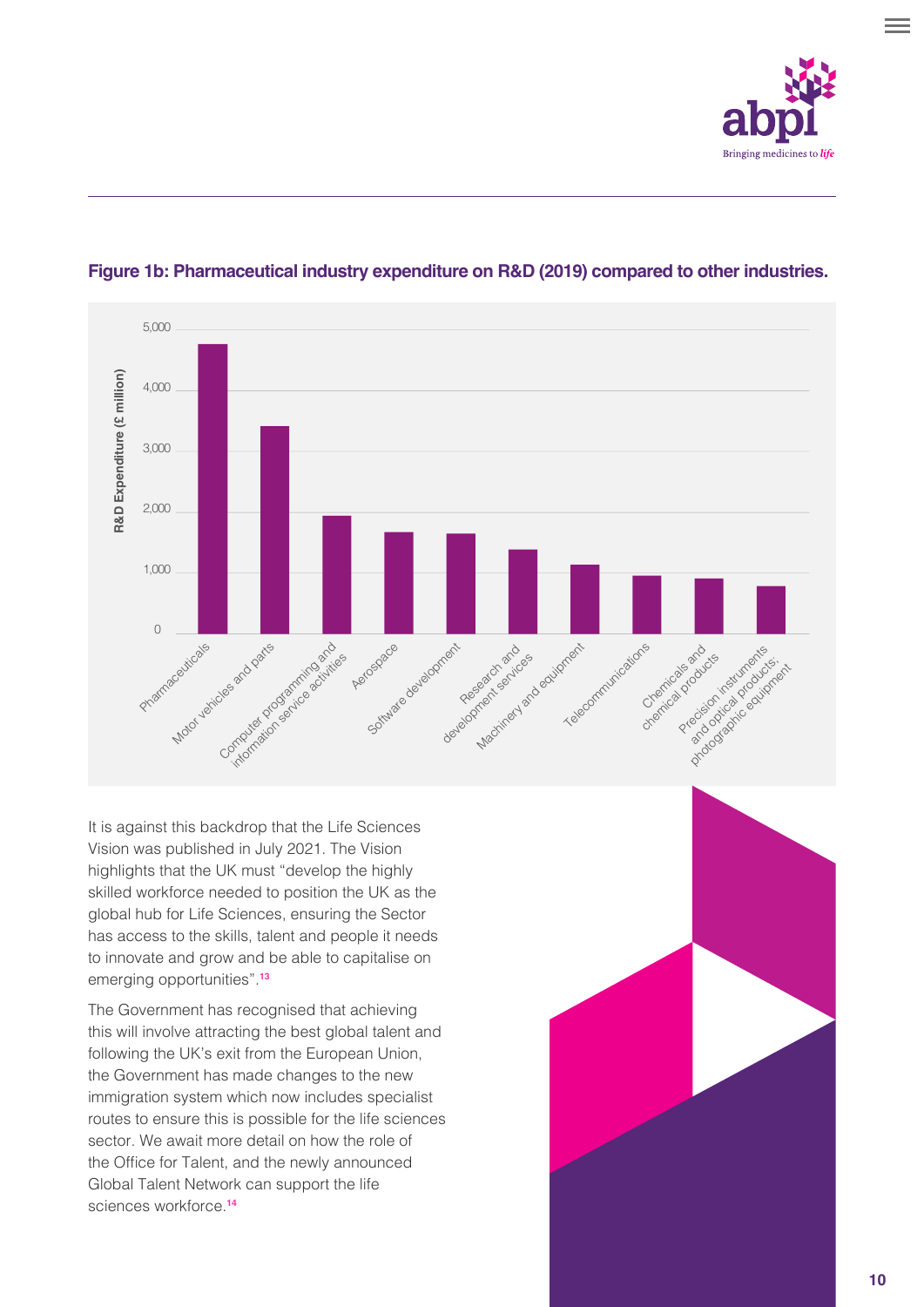

These are welcome measures that the ABPI supports and it will be critical to get the implementation of these right if we are to recruit the highly qualified workers that the industry needs, particularly bringing in talent to the UK, such as through intra-company transfers, which is still a fundamentally important factor which drives companies to maintain their European headquarters in the UK. Some respondents to our survey recognised that the impact of the UK's exit from the EU on the ability for companies to attract talent remains uncertain.

The impact of the COVID-19 pandemic has added to this uncertainty. The UK pharmaceutical industry has played a uniquely important role throughout, being at the forefront of vaccine development and treatment. From the development of the Oxford/ AstraZeneca vaccine and the partnerships between industry and the Vaccine Taskforce (VTF) that have underpinned the UK's vaccination programme, to the RECOVERY trial identifying safe and effective therapeutics, to the growth of a diagnostics industry that is sequencing emerging COVID-19 variants – UK Life Sciences have played a significant role in the global fight against COVID-19.**<sup>13</sup>**

However, the industry has been affected by recruitment and skills issues in a similar manner to other sectors. The closure of laboratories and halted supply chains have had their own knock-on effects, and have created many financial and personnel issues for the industry.

Despite this, the industry has adapted to new demands, changing recruitment strategies and identifying which skills will be needed postpandemic. COVID is not seen as a top threat by most respondents to the survey and there is a broad consensus that the industry will be able to adapt and recover and there are some who view the industry's performance in the development of a vaccine as having helped improve perception of the industry as a potential employer.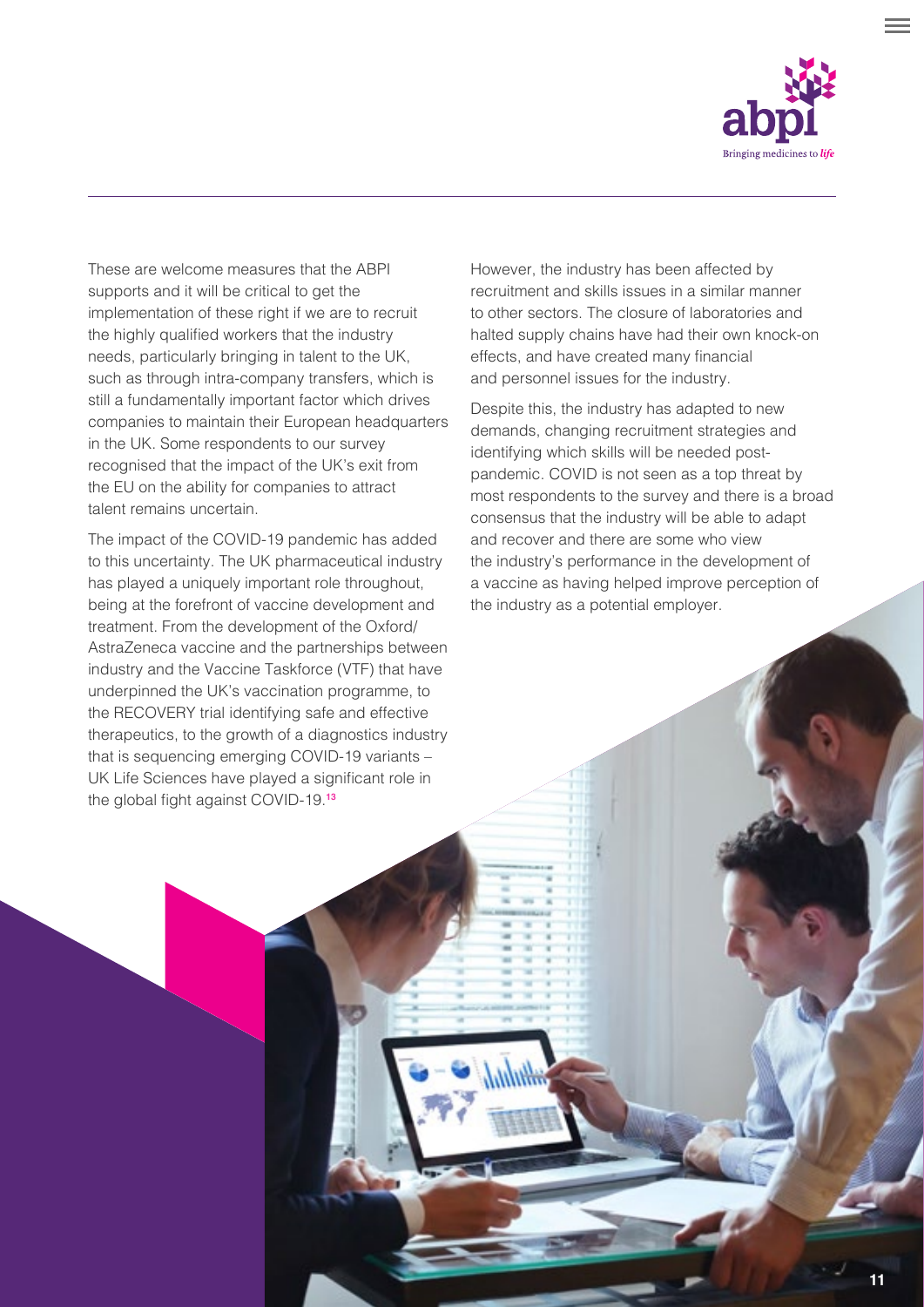

### <span id="page-11-0"></span>Education and skills

**In 2019/20, 45% of student enrolments at higher education institutions were in STEM subjects, and this figure has remained fairly constant for many years.15** In the same year, 'subjects allied to medicine' was the second most popular category of degree behind 'business and administrative studies'. Whilst 'biological sciences' degrees are no longer in the top three as they were in our previous survey, this can be accounted for through a recent change

in reporting which in 2019/20 separated out 'psychology' degrees from biological sciences degrees. Along with 'biological sciences' and 'psychology', the two other STEM subjects in the top 10 for 2019/20 are 'engineering and technology' and 'computing' (figure 2).



### **Figure 2: Number of students enrolled in higher education per STEM subject over time.**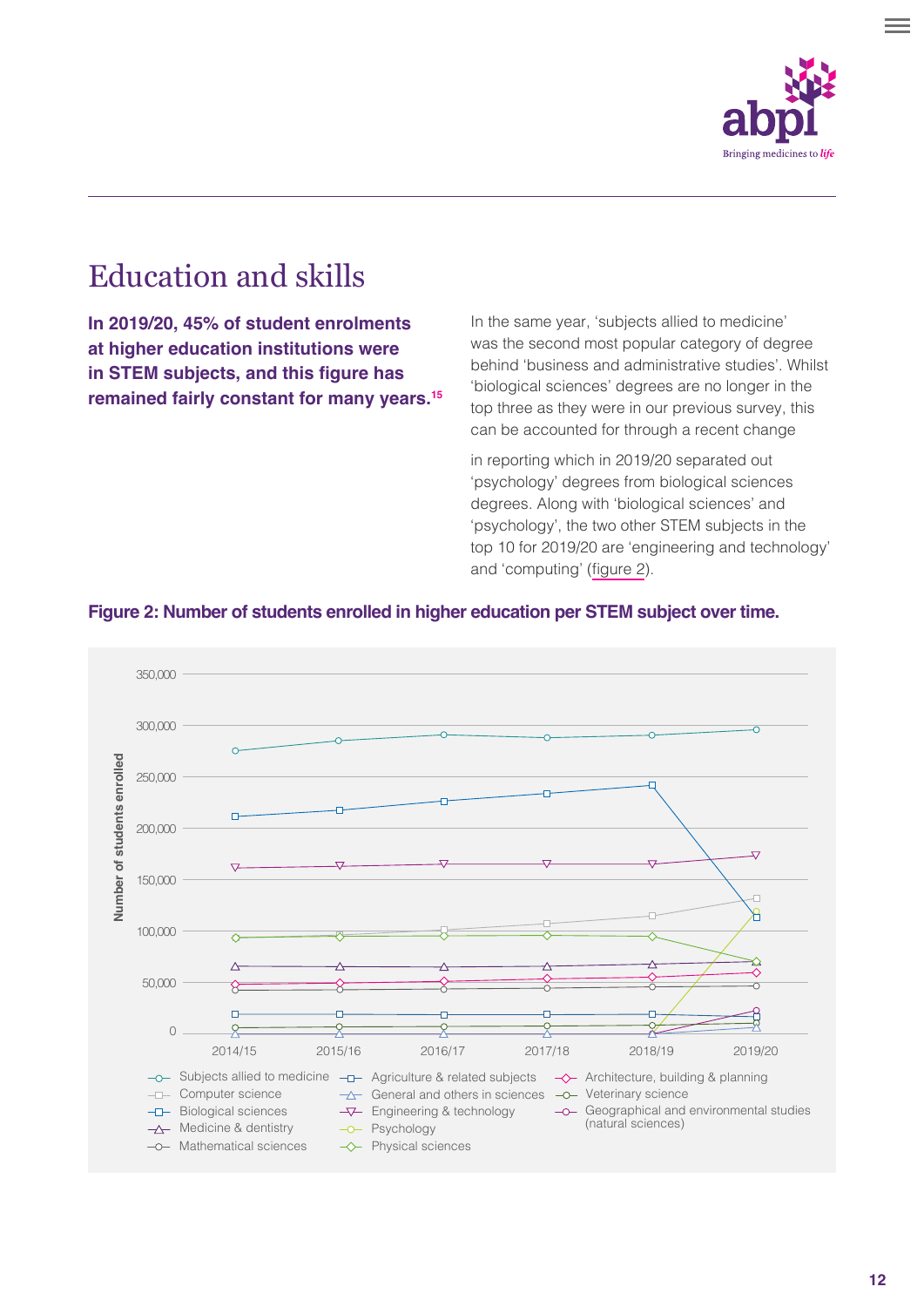

While the overall number of STEM students has increased over the last decade, part of that is due to overseas students (who currently make up 19% of STEM undergraduates, up 6% from our last survey).**15** However, the increased popularity of STEM amongst UK students is still welcome news. As we stressed in our last report, it is vital that the number of STEM students is sustained and keeps increasing in the future. It is also important that the pharmaceutical industry continues to be proactive in attracting STEM graduates. The pharmaceutical industry continues to offer opportunities to a wide range of university students, enabling them to: work on the front-line of the industry during their degree; develop practical and technical skills; experience first-hand, the fulfilling nature of roles in the industry.

The findings of this report support those outlined in the ABPI's recent policy paper Apprenticeships in the Life Sciences Sector however, demonstrating that simply having increasing numbers of STEM students at universities is not enough.**16** Academic education tends to be separated into siloed faculties, which creates graduates with skills that are often poorly aligned with industry needs. To be industry ready, candidates need to have a range of interdisciplinary skills which allow them to work across different teams and in different areas. Such skills gaps are limiting the productivity of graduates in the sector, often leaving them struggling to keep up with the rapidly changing technologies and innovations of their working environment.





**to support apprenticeships**

Undoubtedly, university degrees are not the only way into the pharmaceutical industry. Recent research from UCAS indicates 78% of students not planning to enter into higher education immediately, were interested in an apprenticeship, with the primary attractions being the varied ways of learning and the ability to earn and learn simultaneously.**<sup>17</sup>** This is supported by the strong apprenticeship growth in the life sciences and industrial sciences sectors, with estimated starts on science-specific apprenticeship standards in 2018/19 over 14 times higher than in 2015/16.**18** These new starts are driven by our ambitious apprenticeship agenda, that delivers high-quality, high-level apprentices to where the industry needs them. The development of degree apprenticeships has been significant and positive although proposed changes to policy are a risk to the sector maintaining such growth. For example, there are concerns around the development of 'occupational degrees' within apprenticeships which have the potential to result in long term narrowing of degrees, lack of independence in end assessment and the prospect of future degree apprenticeship lacking the academic rigor that currently benefits transferability into academia and career progression.

Work has been done with the intention of improving access through vocational routes, for example, the recent Skills for Jobs white paper will be implemented in the Skills and Post-16 Education Bill, which includes £2.5bn to support apprenticeships in 2021-22.**18** The newly opened apprenticeship incentive scheme is intended to support workforce investment in apprenticeships, and it is encouraging to see further support for apprenticeships and technical skills as outlined in the recent Spending Review.**19,20** However overall, life sciences employers invest in talent for the long term, and favour a stable and supportive policy framework for apprenticeships rather than short term activity.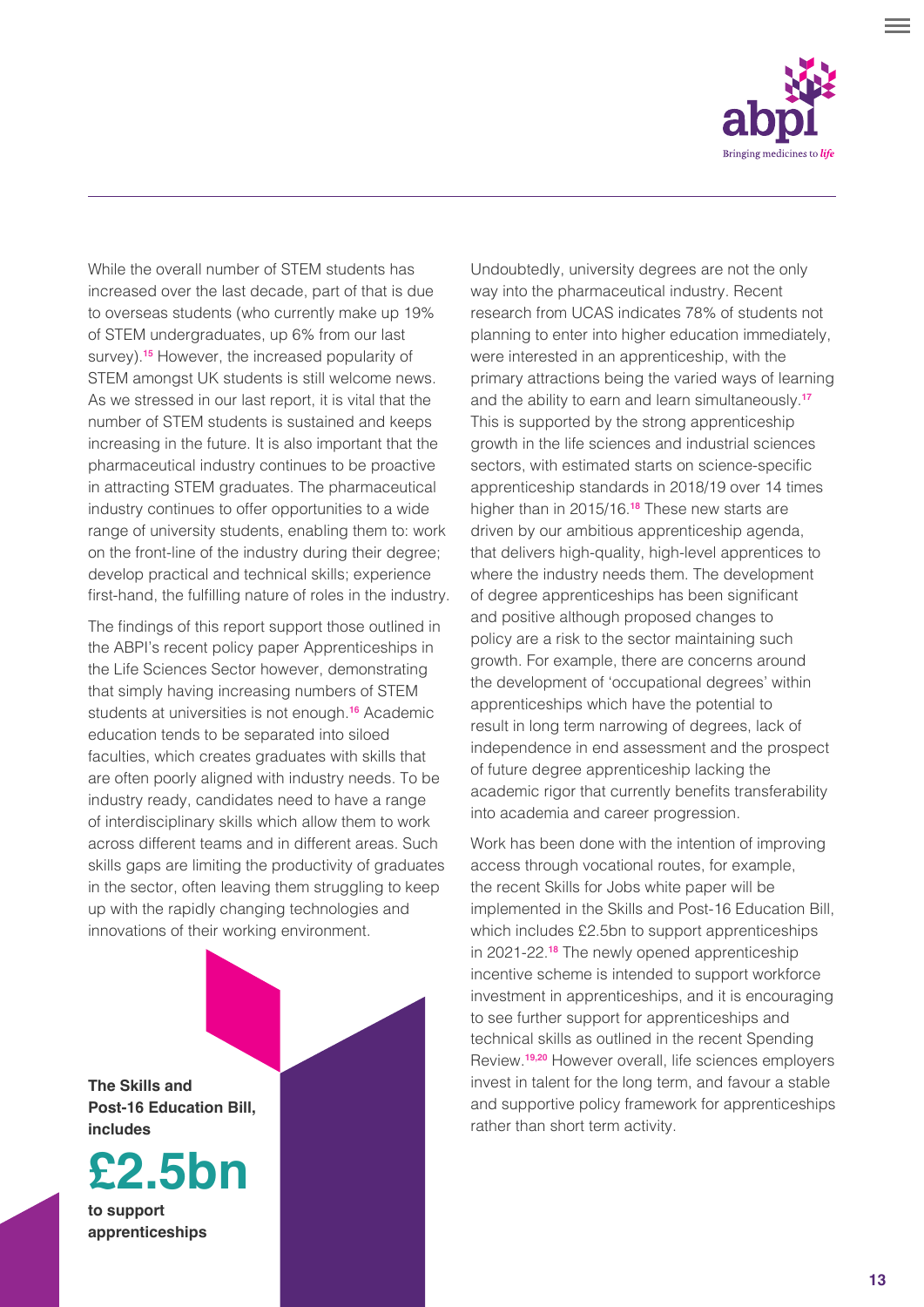# <span id="page-13-0"></span>2. Survey findings



### Top priorities

**Top priority disciplines are those deemed nothing less than high or medium priority by all respondents.** 

The breakdown of votes for top priority areas can be seen in figure 3, where the disciplines are ranked in order of highest priority to lowest priority.



### **Figure 3: Percentage of respondents rating each top priority discipline as high or, medium priority.**

There are fewer top priorities than in previous years and it is worth noting that four out of the seven top priorities from this survey were identified as top priorities in 2018, and an additional one was considered a top priority in 2015. This means that only two top priorities are new, and therefore indicates a longstanding difficulty in attempts to close the skills gaps for these disciplines. This is especially true for computational chemistry, which has been identified as a top priority in all three surveys.

Top priority disciplines in 2021 which have been considered a top priority in previous surveys, and which therefore have proved difficult to close skills gaps in, are:

- **Chemometrics (2018, 2021)**
- Formulation science (2015, 2021)
- Physiological modelling (2018, 2021)
- **Computational chemistry (including** chemoinformatics) (2015, 2018, 2021)
- **Pharmacokinetic/pharmacodynamics modelling** (2018, 2021)

These areas have posed persistent challenges for the industry and must therefore require careful attention.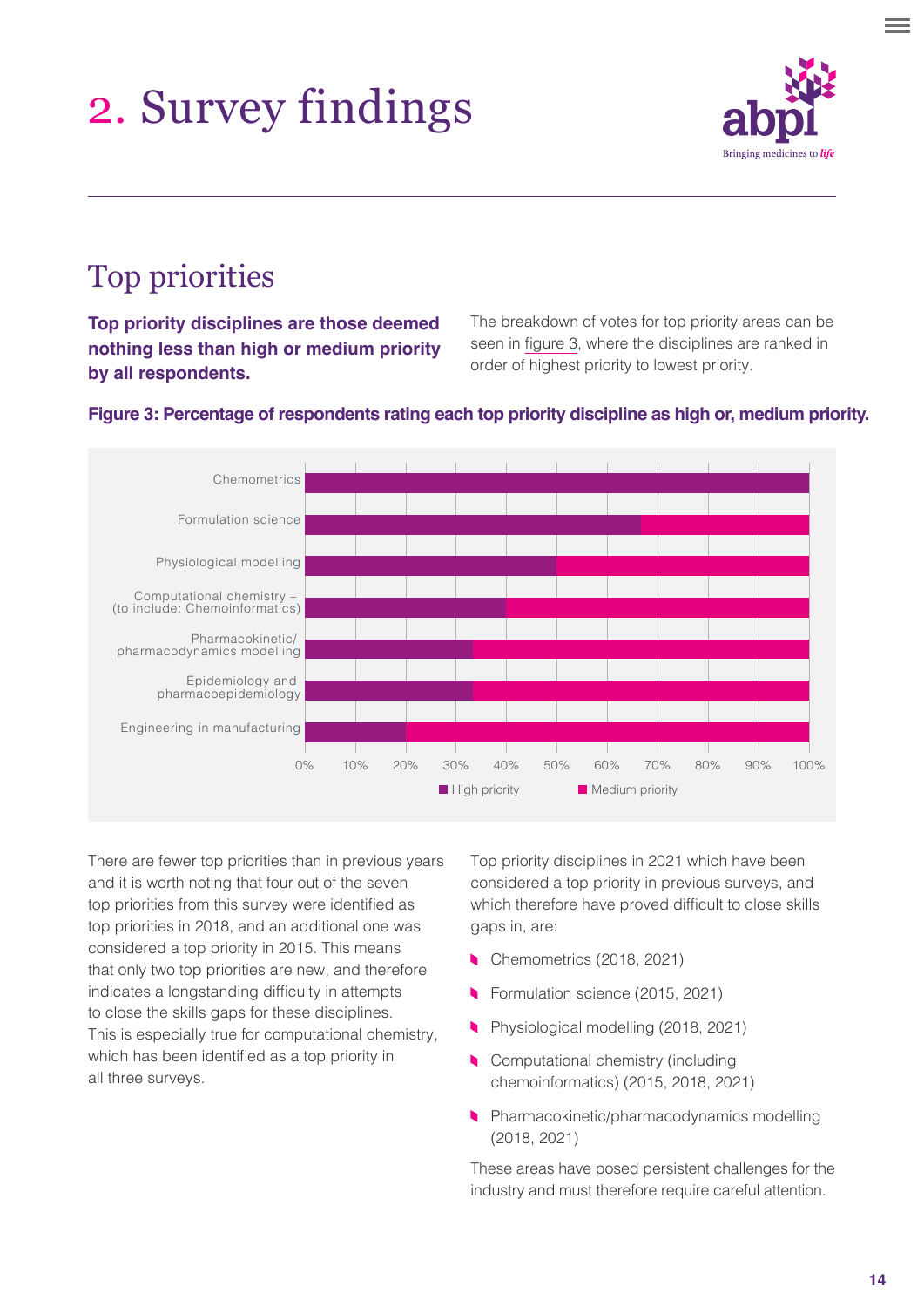

### <span id="page-14-0"></span>There have been encouraging improvements since our last survey

### **In general, skills shortages seem to be decreasing and there are fewer subjects which have been identified as top priority compared to the last survey.**

Since our last survey, there have been some encouraging improvements which indicate that work undertaken following previous surveys is beginning to have positive outcomes.

For example, there are fewer top priorities than previous surveys, which indicates on the whole that things have improved since the last survey. This is true even if we choose to adopt the definition of top priority from previous surveys. In 2018, there were sixteen top priority disciplines and in 2015 there were eighteen (table 1). This year, there are seven top priority disciplines.

### **Table 1: Comparison of 2015 and 2018 top priorities with 2021 top priorities.**

| <b>Top priorities 2021</b>                                | <b>Top priorities 2018</b>                       | <b>Top priorities 2015</b>                       |
|-----------------------------------------------------------|--------------------------------------------------|--------------------------------------------------|
| Chemometrics                                              | Immunology                                       | Clinical pharmacology/<br>translational medicine |
| Formulation science                                       | Genomics                                         | Data mining                                      |
| Physiological modelling                                   | Clinical pharmacology/<br>translational medicine | <b>Statistics</b>                                |
| Computational chemistry (to<br>include: Chemoinformatics) | Pharmacokinetic/<br>pharmacodynamics modelling   | Bioinformatics/computational<br>systems biology  |
| Epidemiology and<br>pharmacoepidemiology                  | Medicinal and synthetic organic<br>chemistry     | Qualified person PV                              |
| Pharmacokinetic/<br>pharmacodynamics modelling            | Bioinformatics/computational<br>systems biology  | Qualified person QA                              |
| Engineering in manufacturing                              | Computational science                            | Veterinary and toxicological<br>pathology        |
|                                                           | Automation                                       | <b>Health informatics</b>                        |
|                                                           | Physiological modelling                          | Health economics and<br>outcomes                 |
|                                                           | Metabonomics                                     | Formulation                                      |
|                                                           | Device technology                                | Clinical pathology                               |
|                                                           | Computational chemistry                          | In vivo physiology                               |
|                                                           | Proteomics                                       | Computational chemistry                          |
|                                                           | Biomedical imaging                               | Biomedical imaging                               |
|                                                           | Chemoinformatics                                 | Proteomics                                       |
|                                                           | Chemometrics                                     | Process chemistry                                |
|                                                           |                                                  | Metabonomics                                     |
|                                                           |                                                  | Chemoinformatics                                 |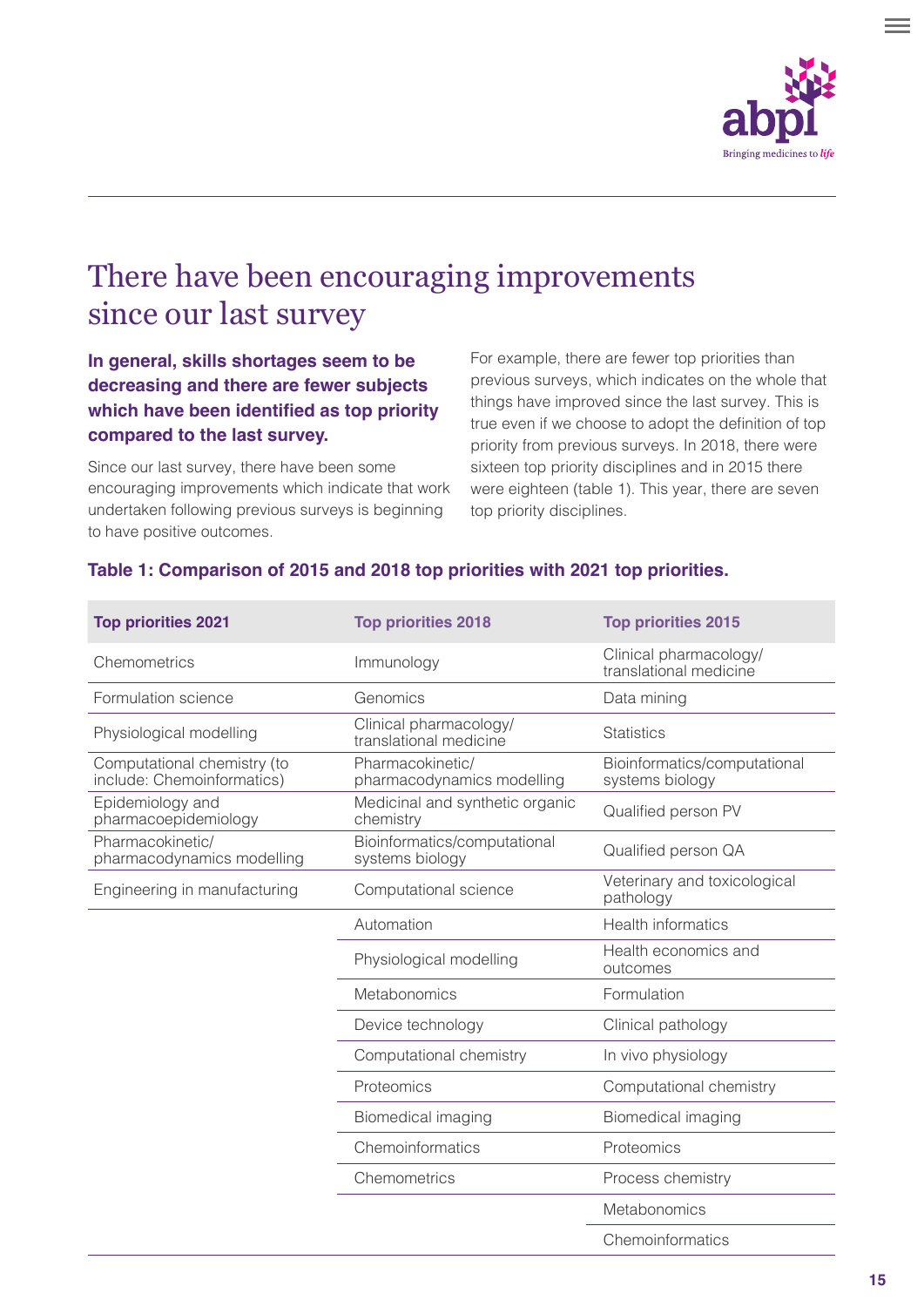

### **Some of the key areas of skill shortage – including especially biological and clinical science areas – show clear signs of improvement (although the problems are not completely solved).**

This year, no biological science disciplines were considered top priorities. This is an impressive improvement since the last survey, where four biological science disciplines were identified as top priorities (immunology, genomics, metabonomics, proteomics). However, there is still a slight cause for concern for some biological science disciplines. Human genetics, histology, and drug metabolism and ADME all appear in the top 10 for overall priority rating and biochemistry, structural biology, toxicology and veterinary and toxicological pathology had 50% or more of respondents rating them as 'high priority', which means they would be considered top priority disciplines in previous surveys. In general, it is important that the biological science areas are carefully monitored, as over 70% of these areas had over half of respondents rate them as 'medium' or 'high' priority. Whilst the top priority disciplines may have changed since the previous survey, there are still persistent concerns across all biological sciences around both the quality and number of candidates.

Other peripheral scientific disciplines, especially clinical, pharmacy, regulatory and business-related disciplines also continue to be relatively low priority. Until now, clinical pharmacology/translational medicine has consistently been a top priority since the first ABPI skills survey in 2005. Whilst an overwhelming 80% still see it as either a medium/ high priority, it is encouraging to see that the proportion of respondents seeing it as high priority has dropped from 70% in 2015 to just under 60% in 2018 and only 10% this year. Similar to biological areas, whilst this technically means that no clinical areas are deemed a top priority this year, further scrutiny of the data suggests that we must not forget about this area. All clinical disciplines apart from

registered nurses were deemed medium priority (over 50% of respondents thought they were either medium or high priority), with the registered nurses category still having the second highest proportion of high priority responses in this area (25%). In particular, apart from clinical pharmacology/ translational medicine and the new categories surveyed this year (medical information scientists; precision medicine), the proportion of respondents who deemed clinical areas medium or high priority has actually increased across the board from 2018. Therefore, the progress on skills gaps outlined in the area in 2018 may have started to stagnate; this may be related to a specific comment made by one of the respondents in 2018 that the skills base was not keeping pace with technological change.

In addition, the chemical sciences were not considered very high priority by respondents, with the exception of formulation science. Most notably, chemical biology was seen as 'not a problem' by 100% of respondents, with no respondents suggesting a problem with either the quality or quantity of candidates, identifying any staff shortages or any practical skills shortages. However, there are more disciplines this year where at least 50% of respondents consider them high or medium priority when compared to 2018 (there were only two).

Other areas such as pharmacy, regulatory and business areas were also of typically low concern. For example, formulation has gone from high priority in 2015 to high/medium priority in 2018, to only medium priority now. Regulatory disciplines such as qualified person (QPPV) and pharmacovigilance have also experienced similar improvements.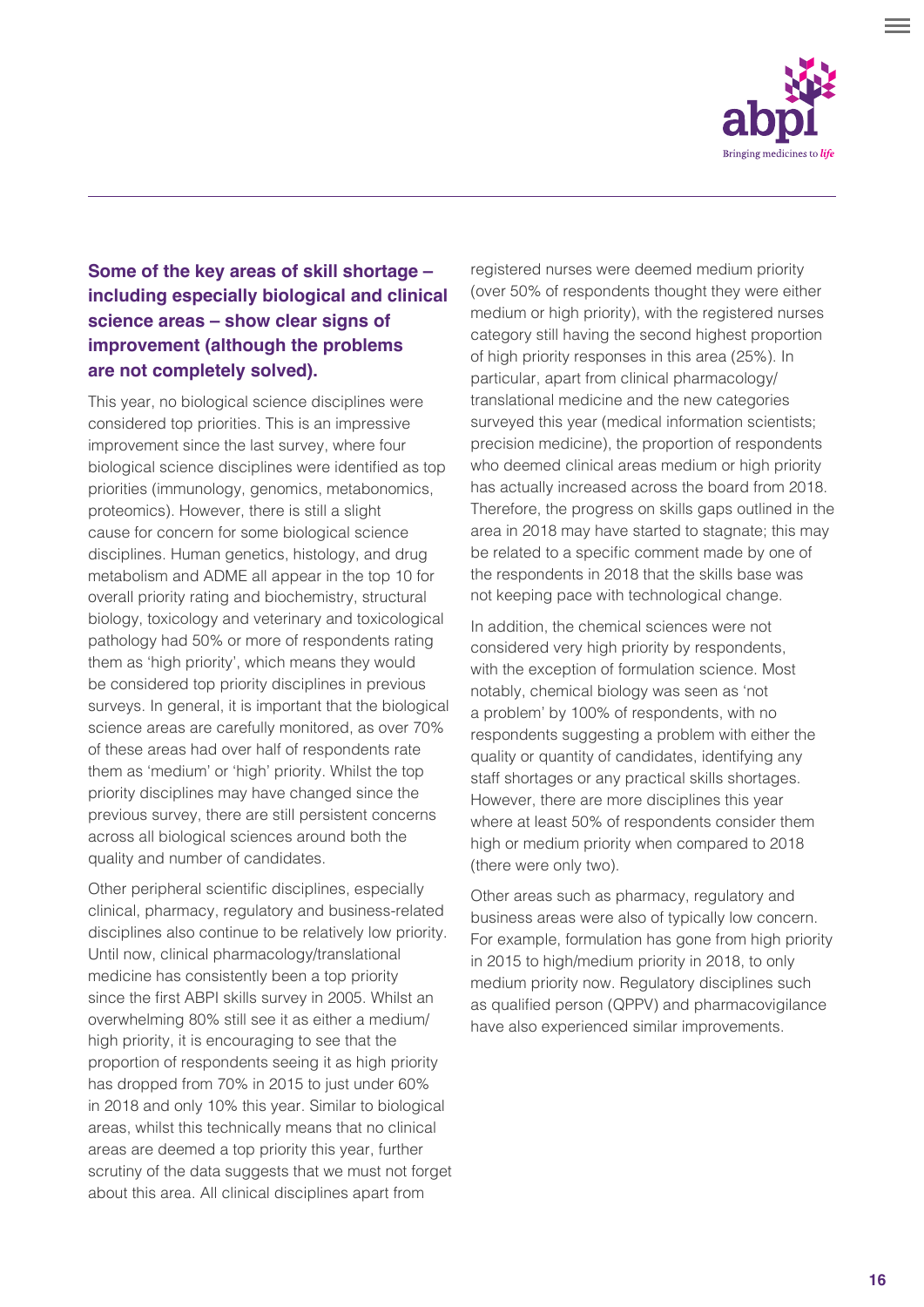

**There has been a sustained reduction in the percentage of respondents who see the availability of workers with core skills as a concern.** 

Non-specific to particular topic areas, respondents were also asked to indicate what core skills and knowledge they felt were problematic. They were asked to rank the skills on a spectrum ranging from a major concern to not a problem (figure 4).

### **Figure 4: Percentage of respondents rating each core skill as a major concern, a concern, less of a concern, or not a problem.**



Since the last survey, and continuing the trend from 2018, there has been a general reduction in the percentage of respondents who see core skills as a concern, particularly this year with significant reductions in scientific knowledge (-38%), communications (-30%) and problem solving (-29%) ([figure 5\)](#page-17-0). As noted in the last survey, this may be the result of consistent efforts over time to improve the quality of the scientific and maths curriculum in schools. It appears, in this respect, at the compulsory school level, the education system in the UK is increasingly meeting sector needs for those core skills education system in the UK is increasingly<br>meeting sector needs for those core skills<br>surveyed on previously.

**The education system in the UK is**

# **meeting**

**sector needs**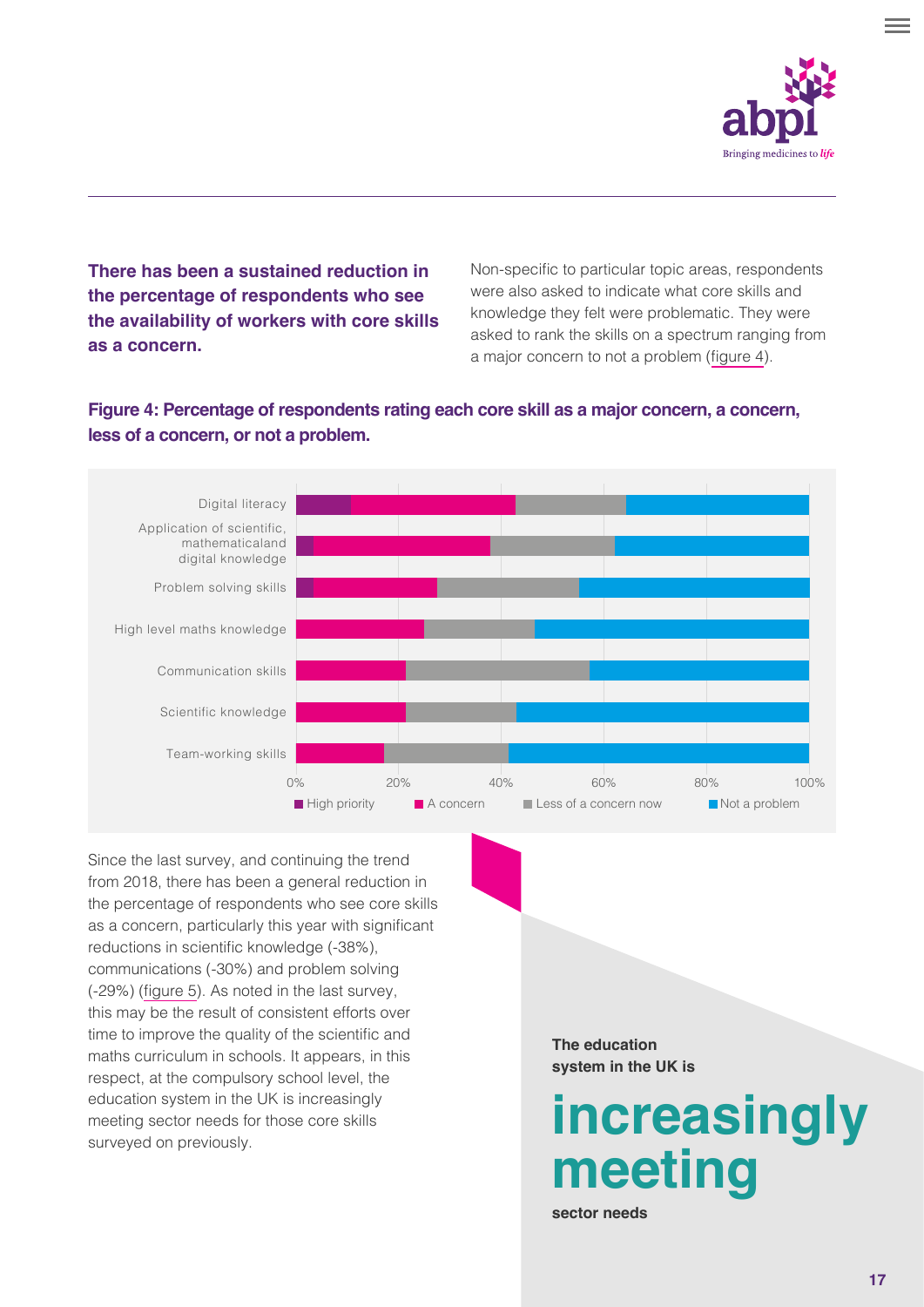

### <span id="page-17-0"></span>**Figure 5: Percentage change from 2018 in votes for total concern, major concern, and concern for each core skill.**



\*Note: digital literacy was not assessed in 2018.

This year we also asked which skills were deemed problematic for candidates moving into leadership or management roles (figure 6). Of these four skills, mentoring and supervising were deemed the most problematic, but overall none of these core skills were seen as a major issue.



### **Figure 6: Percentage of respondents rating each core skill for those moving into leadership or management roles as a major concern, a concern, less of a concern or not a problem.**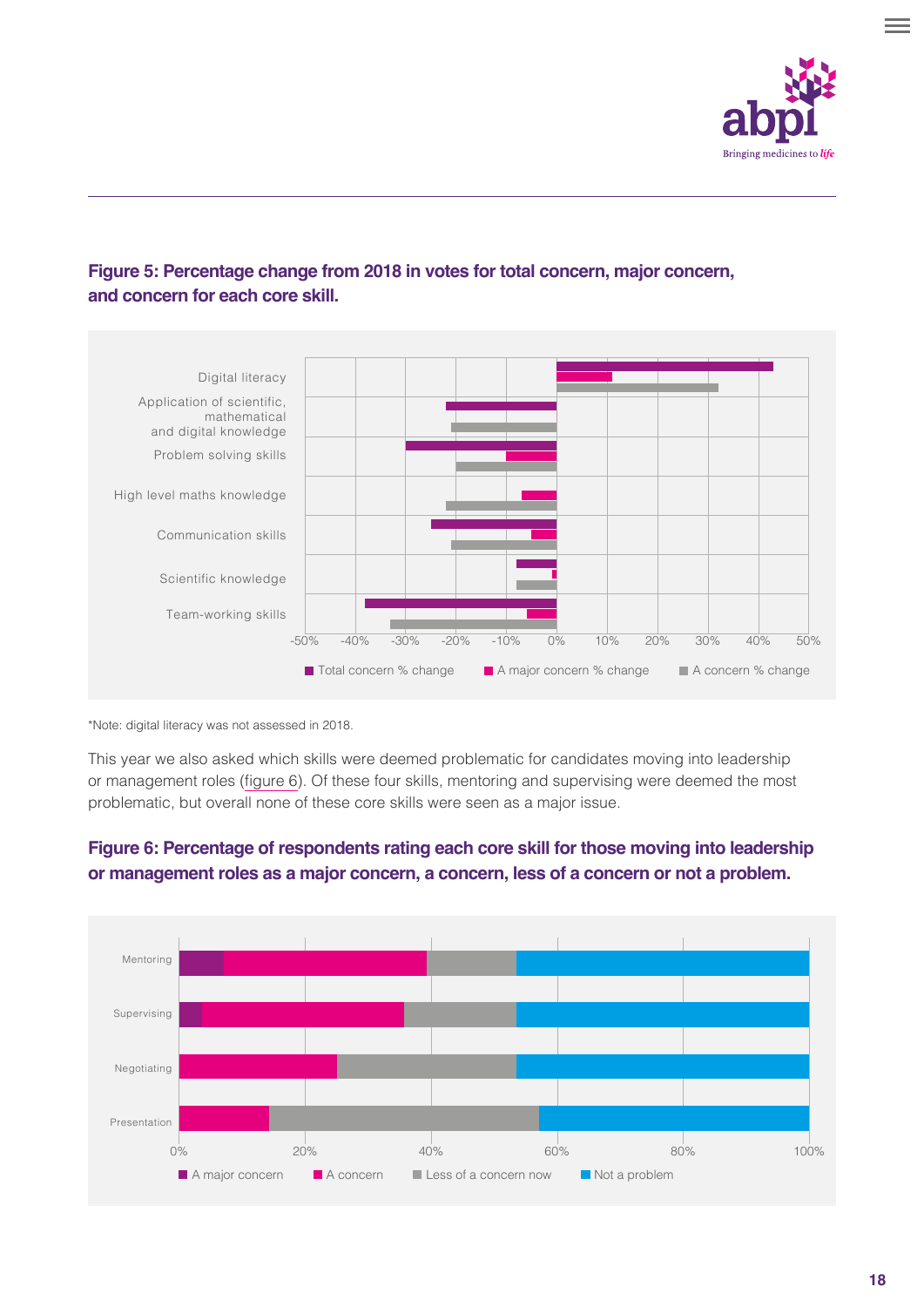

### <span id="page-18-0"></span>Data and digital skills are priorities for life sciences

**Five of the seven top priorities are informatics, computational, mathematical, and statistical disciplines, which reflects the increasing role data and digital is playing within life sciences R&D and manufacturing.** 

The number of top priorities in this area has decreased since the previous survey – thus showing a response to the skills gap identified in this area – however, survey responses indicate there are still long lasting and persistent skills gaps in particular disciplines that need to be addressed. This suggests that the subject area presents key skills challenges for the industry, and has been an un-addressed problem for some time. The five disciplines that were deemed a top priority in this subject area are:

- **Chemometrics**
- **Physiological modelling**
- **Computational chemistry (including** chemoinformatics)
- **Pharmacokinetics/pharmacodynamics modelling**
- **Epidemiology and pharmacoepidemiology**

With a further three disciplines having over 50% of respondents seeing them as high priority:

- Computational science
- Data science
- Programming

It is cause for concern that of these eight disciplines, six were identified as top priorities in the previous survey (chemometrics, physiological modelling, computational chemistry (including chemoinformatics), pharmacokinetics/ pharmacodynamics modelling, and computational science).

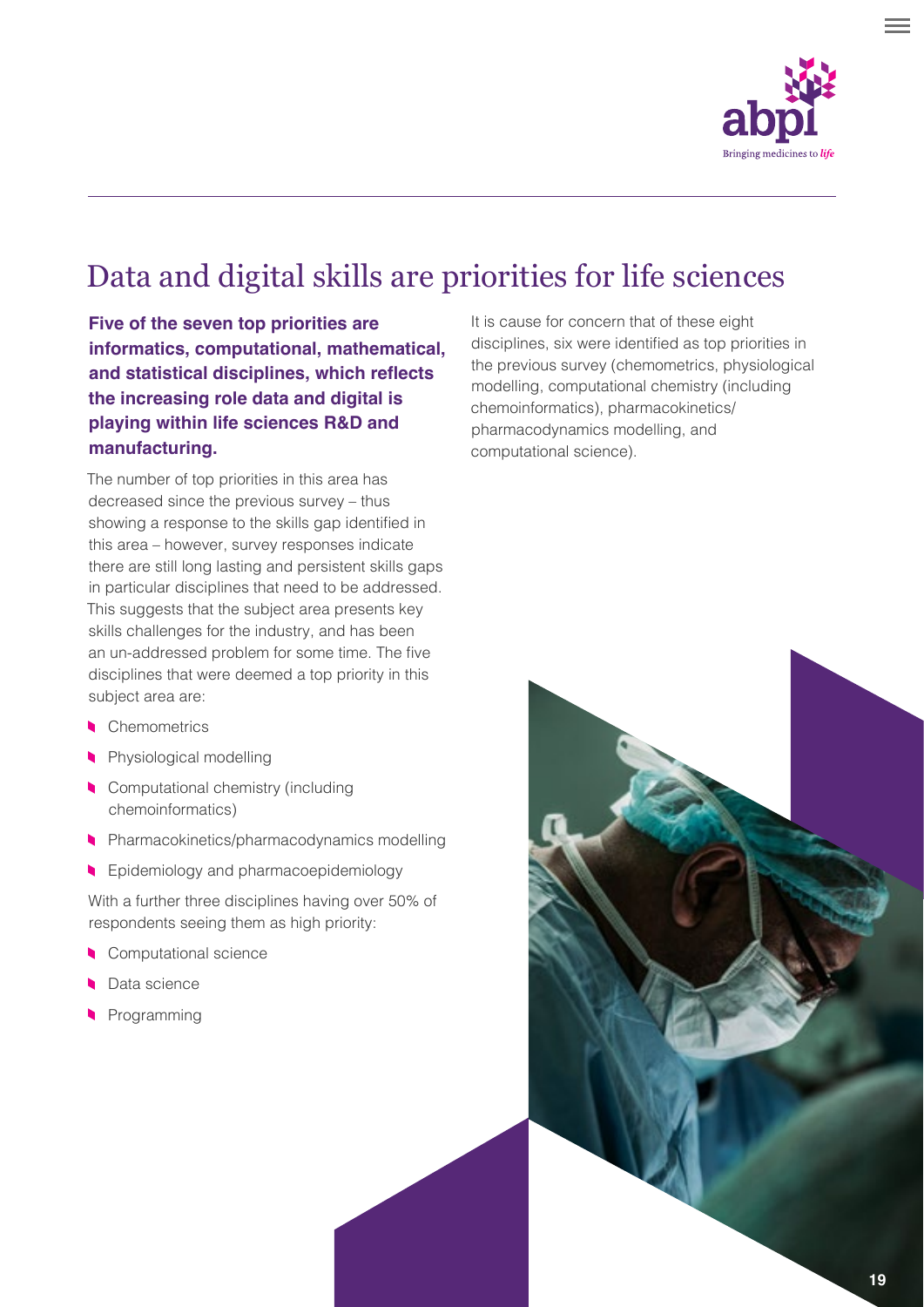

### **High priority Medium priority Low priority Not a problem** 0% 10% 20% 30% 40% 50% 60% 70% 80% 90% 100% Chemometrics Physiological modelling Computational chemistry – (to include: Chemoinformatics Pharmacokinetic/pharmacodynamics modelling Epidemiology and pharmacoepidemiology Health economics, outcomes, informatics and real world evidence Computational science – (to include: Computer Science, modelling & simulation) Data science (to include: Data Management and Machine Learning) Programming **Statistics** Bioinformatics/computational systems biology (to include: Human Genomics)

### **Figure 7: Percentage of respondents rating each informatics, computational, mathematical and statistics discipline as high, medium or low priority or identifying it as 'not a problem'.**

### **Future issues**

We also asked respondents which areas they anticipated being top priorities in the future. Areas which are not top priorities now but are thought to be in the future should be watched very closely. The areas where more than 50% of respondents thought they would be problem for the future are highlighted in the Appendix. The top seven future concerns which aren't currently part of the seven top priority disciplines are all interdisciplinary in nature and involve some form of computational, digital, or statistical skills. Four of these five are also part of the informatics, computational, mathematical and statistical subject area. These future concerns are:

- Computational science (to include: Computer Science, modelling & simulation)
- **Clinical pharmacology/translational medicine** (to include: Clinical Pharmacology Scientists (non-medical); Physician Pharmacologists; Pharmacometricians (modelers))
- Bioinformatics/computational systems biology (to include: Human Genomics)
- Data science (to include: Data Management and Machine Learning)
- Statistics

Not only are computational, mathematical and digital subjects a cause for concern now, they are also considered to become increasingly problematic in the future. Much work must therefore be done to ensure that skills gaps within these disciplines are filled so that the UK life sciences sector can maintain its position as a global leader.

**"This is a huge growth area for healthcare data science, and demand currently outstrips supply. A significant proportion of strong data science candidates have limited life sciences experience, and this must be taught on the job for them to become effective."** 

Survey respondent talking about data science.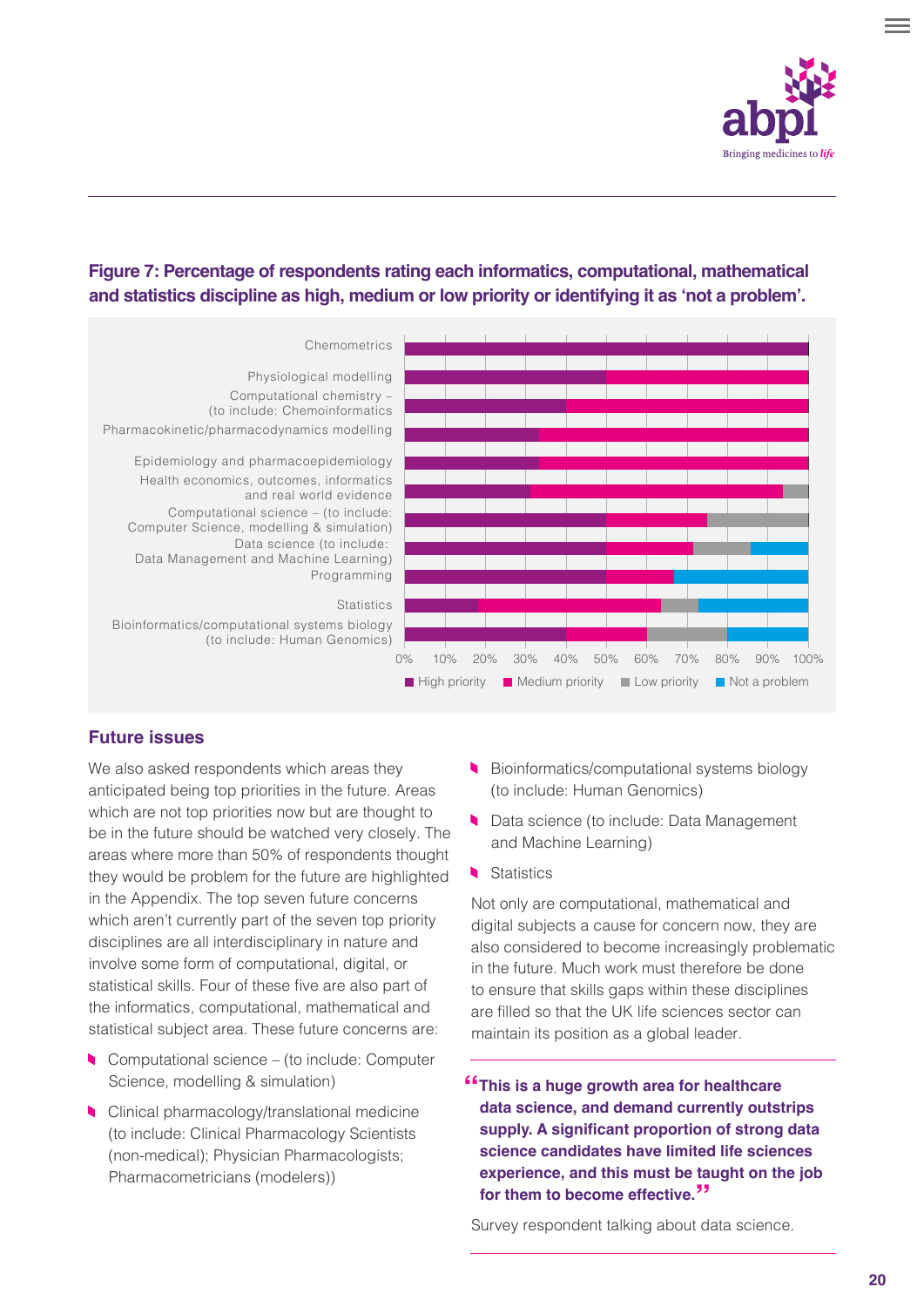

### <span id="page-20-0"></span>Concerns for core skills may have declined, but core skills related to digital literacy are a major concern

### **Very much interlinked with the previous chapter is the fact that core skills related to digital literacy are considered to be a major concern.**

Of the same core skills that were surveyed in 2018, application of scientific, mathematical and digital knowledge remained the biggest core skill issue, with 38% of respondents considering it a concern or major concern (albeit this is still a 25% reduction from 2018). This year, however, digital literacy was also assessed as a core skill, and it is evident that this is by far the skill that raised most concern. 43% of respondents marked digital literacy as either a concern or major concern, with 11% of respondents – the most by a long way out of the other skills assessed in 2021 – marking it as a major concern alone. This serves as further evidence for the major skills gap identified in the informational, computational, mathematical and statistics disciplines, where digital skills feature most prominently.

**"Another high priority area and attracting talent to our industry is difficult (vs other sectors). Many chemistry/pharmaceutical type courses or even mainstream chemistry/chemical engineering courses typically don't train in these skills and so this is likely to be a growing problem area."**

Survey respondent talking about computational science.

### **Monitoring digital skills across all subject areas is important**

The top priority disciplines tend to be more computational and interdisciplinary, overlapping between both scientific and data/computational skills. However, it is important to monitor closely all disciplines which require digital skills, even those which may be considered low priority overall. This overlap between scientific and data/ computational skills is a particular concern for the industry – for example as seen in genomics – which although being considered low priority overall, is experiencing issues with data analysis.

Recent research conducted by the ABPI which involved deep dive interviews with Bristol Myers Squibb; Covance; GlaxoSmithKline; Merck Sharp & Dohme; and Roche, shows the extent of the digital skills gap in the discipline of genomics. The research highlighted, for example, the fact that genomic data needs to be easily interpretable for healthcare professionals. As data analysis is becoming a core skill for the clinical workforce, high quality educational programmes are needed which are tailored to these demands. Whilst genomics came out as the least problematic discipline in the biological sciences area in the current report, it is important not to overlook specific digital skills gaps which persist in the subject.**<sup>21</sup>**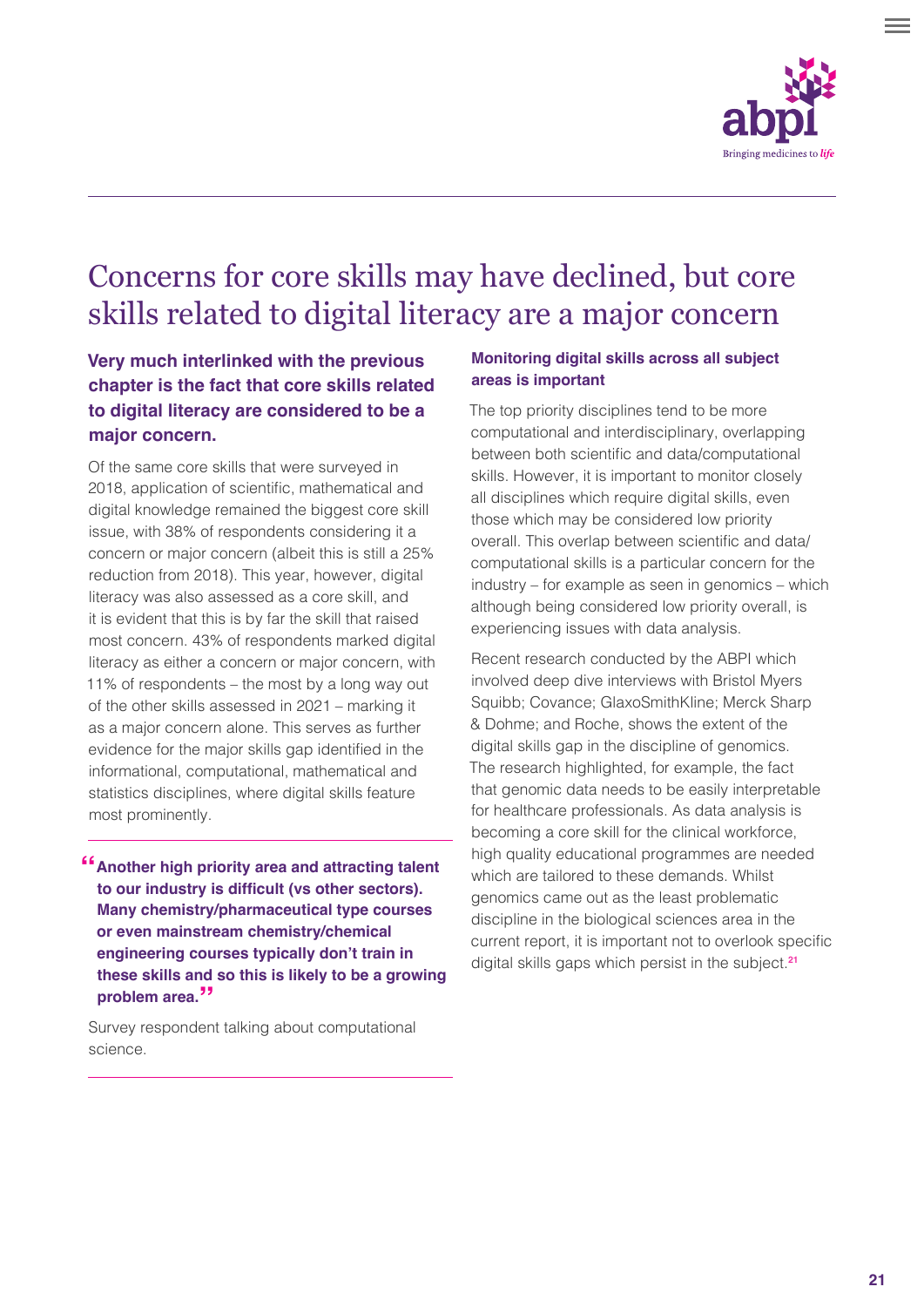

#### **Competition for digital skills**

One particular common theme from the qualitative comments in this section was that candidates with the right skill sets in areas such as computational science and data science were being attracted to industries where salaries have been drastically inflated over recent years. For example, candidates across all levels – whether they be recent graduates or experienced staff – don't necessarily think of the pharmaceutical industry as a potential employer for digital skills and instead opt for the better salaries which large technology companies can offer. Taken together, this lack of awareness and inability to compete with large technology companies is contributing to a distinct digital skills gap for the industry. The sector must therefore focus on how to become an attractive employer of digital skills through highlighting the wider benefits of working in the industry, such as levels of fulfillment and relevance to the wider world.

**"Competition with highly paid data science jobs in digital industries is an issue – scientific salary brackets are not compatible with market reality for data scientists/bioinformaticians, and result in employment offers that need a boost of 20% with respect to a biologist of equivalent seniority."**

Survey respondent talking about bioinformatics/ computational systems and data science.

**"Although many people are now being somewhat trained in this area, there has been a surge in need for people with these skills which has meant that anyone with experience commands a huge salary and is often hard to secure into the pharma industry if competing with jobs in the tech industry."**

Survey respondent talking about computational chemistry.

### **"Competition from other sectors is influencing unrealistic expectations in terms of salary."**

Survey respondent talking about epidemiology and pharmacoepidemiology.

**"We have seen that there are generally good candidates for roles we advertise but the expectations around salary are unrealistic (competition from other sectors perhaps influencing this) and candidates generally don't have a good understanding of the career opportunities available to them longer term in our industry. This is a high priority area for us and we have immediate and future needs for people with these skills."**

Survey respondent talking about health economics, outcomes, informatics and real world evidence.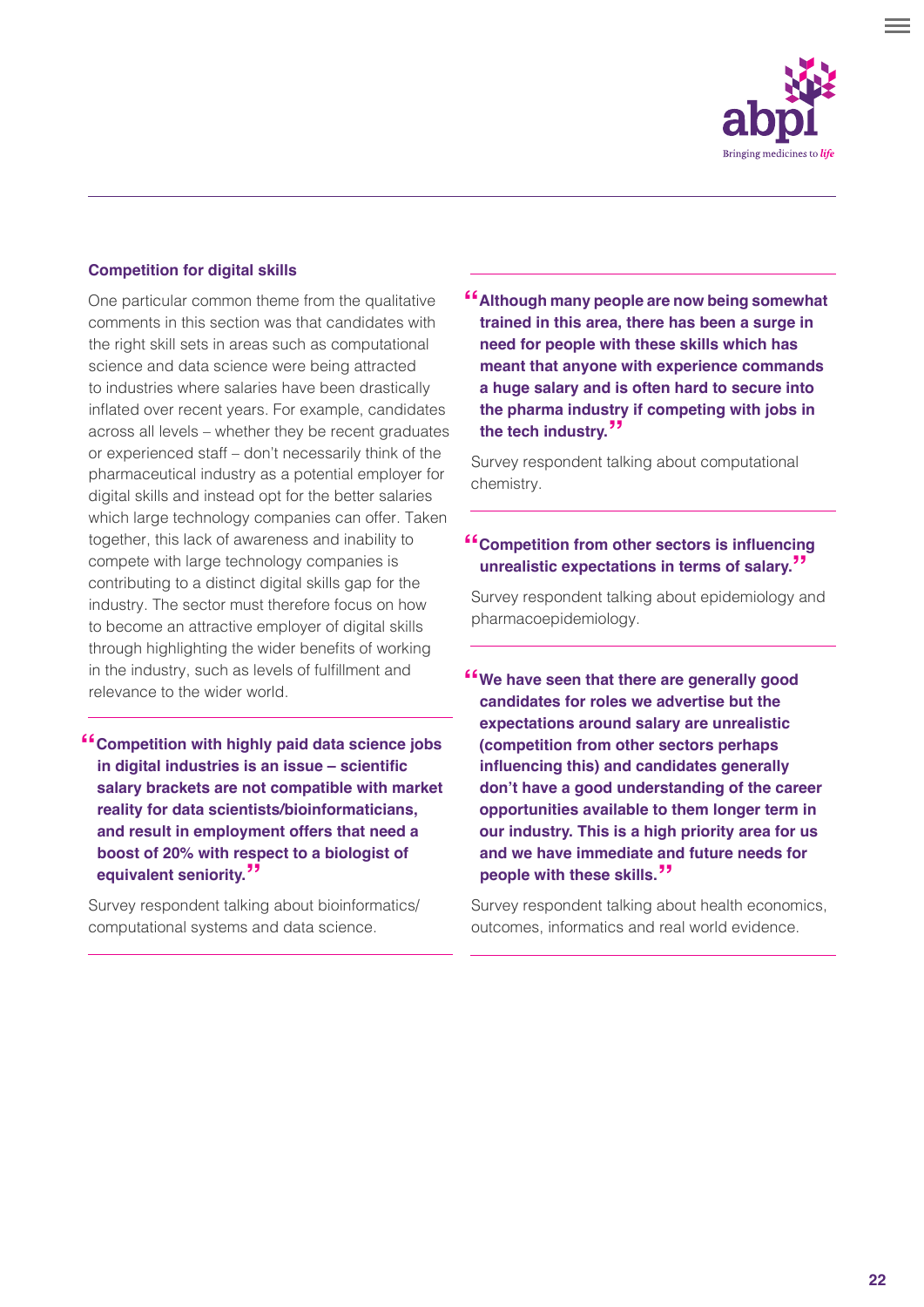

### <span id="page-22-0"></span>There are problems more around the quantity of candidates rather than the quality of candidates

### **We asked respondents whether the key challenges they felt were number of applicants; quality of applicants; or both.**

Figure 8 shows that for top priority areas, there is most certainly more of a problem with the quantity of candidates rather than the quality. This is a theme seen across almost all disciplines surveyed, although the fact that all top priority areas were identified by over two thirds of respondents as having a problem with the quantity of candidates shows that the issue is very profound for these areas of most concern. In particular, chemometrics and physiological modelling had 100% of respondents identifying the discipline as having issues with the quantity of candidates, with physiological modelling also having 100% of respondents identifying the discipline as having issues with the quality of candidates too.

On the other hand, issues with quality of candidate were more varied, with epidemiology and pharmacoepidemiology having 0% of respondents identifying this as an issue whereas formulation science had 100% of respondents identifying this as an issue.

This suggests that the growing demand for candidates with specific skills is being outstripped by the supply, thus requiring a combined effort from industry and government to increase the number of qualified individuals coming through the education pipeline or reskilling, as well as ensuring the sector better highlights the viable career pathways within the life sciences sector to attract those individuals.

### **Figure 8: Percentage of respondents identifying a concern with the quantity vs quality of candidates in each discipline (size of bubble represents the number of respondents).**



- Engineering in manufacturing
- Epidemiology and pharmacoepidemiology
- Pharmacokinetic/ pharmacodynamics modelling
- $\bullet$ Computational chemistry – (to include: Chemoinformatics)
- **Physiological modelling**
- Formulation science
- Chemometrics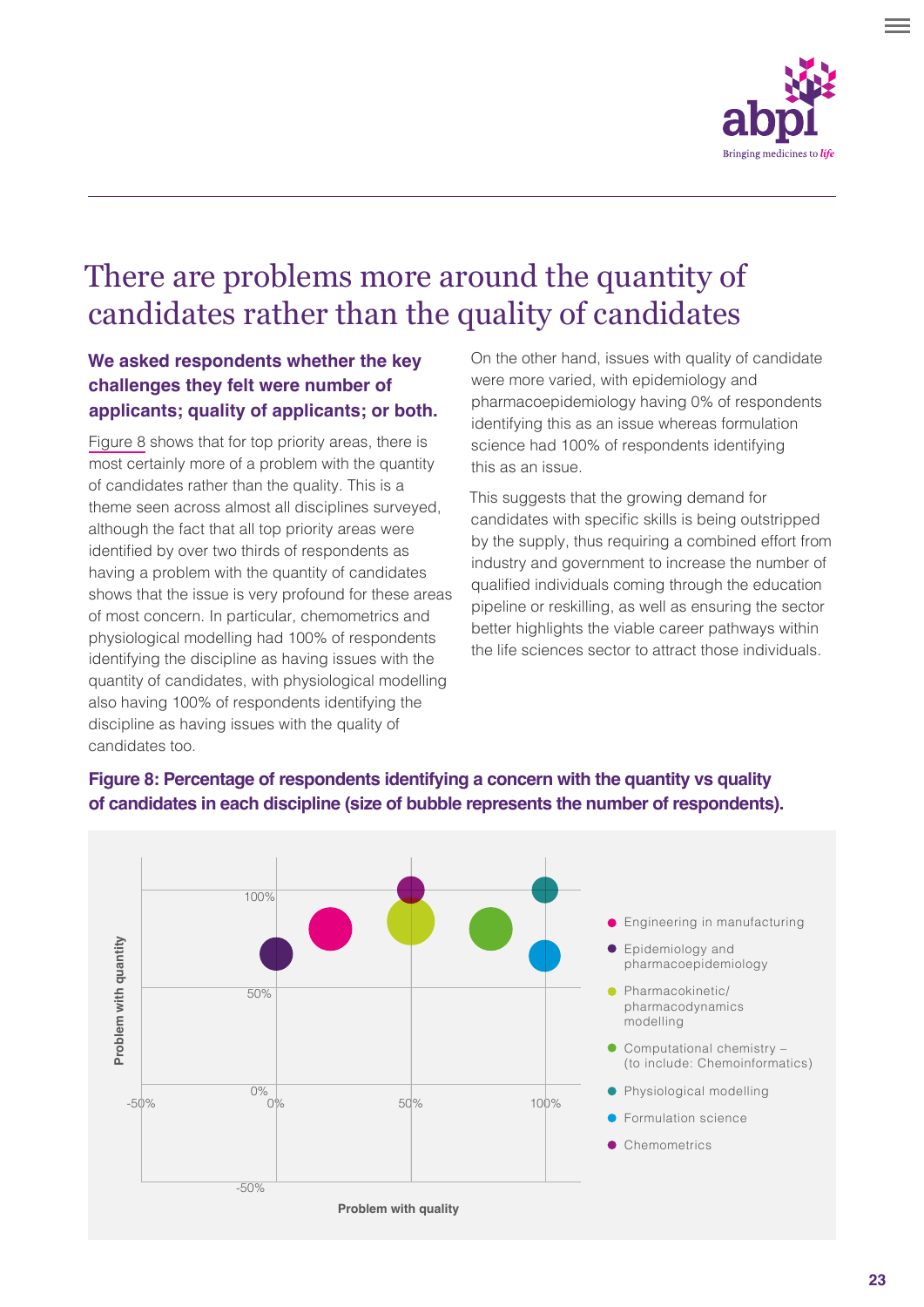

Looking deeper at specific subject areas we see that concerns about the quantity of candidates are echoed. For example, for all informatics, computational, mathematical and statistical disciplines, over 60% of respondents reported problems with the quantity of candidates. This was the same for all clinical disciplines too, where 50% or more of respondents were worried about the quantity of candidates. Similarly, the quantity of candidates appeared to be of greater concern than the quality of candidates in regulatory disciplines too, with 86% of respondents suggesting that qualified person (QA) had an issue with the number of candidates it was recruiting. This provides further evidence supporting the fact that the quality of skills is less of an issue but rather that the demand for candidates to fill these roles is outstripping the supply.

### **"We have always historically struggled to recruit in this field due to the lack of individuals in this field in the UK."**

Survey respondent talking about computational science and pharmacokinetic/pharmacodynamics modelling.

### **"Again the biggest problem is the lack of candidates on the market versus the number of vacancies."**

Survey respondent talking about health economics, outcomes, informatics and real world evidence.

### **"There is an issue with the talent pool and numbers when we have a vacancy that needs addressing."**

Survey respondent talking about statistics.

### **"Quality tends not to be an issue"**

 Survey respondent talking about precision medicine.

### **"Distinct lack of candidates every time we recruit in this field."**

Survey respondent talking about clinical pharmacology/translational medicine.

**"On average 40-50% of the overall Clinical team are sourced from outside of the UK. This is partly to ensure the highest quality of staff but also to address the significant shortage within the UK. The shortage of candidates supports the poor quality, but also contributes to significant and unsustainable salary cycles/sign on bonuses. The reduction in the applicants for science degrees, often a pre-requisite for entry to the industry, combined with a lack of promotion of the industry opportunities mean the fantastic career potential of the industry remains hidden – until we increase the knowledge of the industry and thus the supply of suitably qualified candidates the above issues will remain – and potentially worsen, further limiting the ability of the UK to deliver in highly globally competitive market."** 

Survey respondent talking about clinical research operations.

### **"This is always a difficult area to recruit for permanent staff due to a large contractor base and high demand vs supply of individuals."**

Survey respondent talking about qualified person (QA)**.**

### **"Anticipate shortages in the future as industry wide demand increases."**

Survey respondent talking about cell and gene therapy.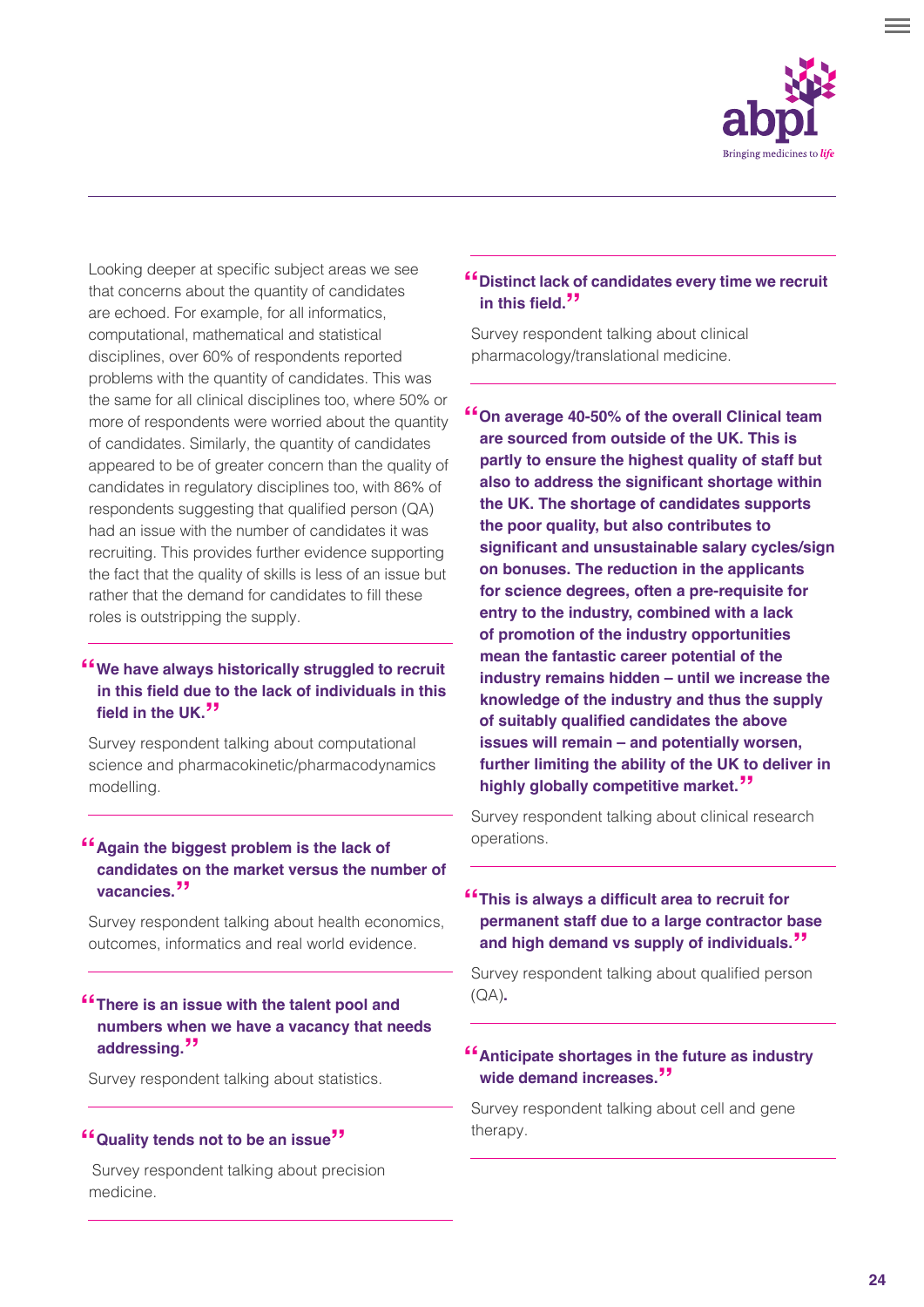

### <span id="page-24-0"></span>Attracting, recruiting and retaining experienced staff

**Recruitment of experienced staff is the main skills challenge facing the industry, and this applies in almost all subject areas – for example, for all disciplines in the informatics, computational, mathematical and statistical areas, at least 50% of respondents suggested that recruitment of experienced staff was a concern.** 

This was a particular issue for data science, computational science and statistics. In the biological areas, difficulties with the recruitment of experienced staff was the most common concern too, with 19 out of the 21 subjects having over 50% of respondents claim that it was an issue. In particular, for 16 of those subjects, 100% of respondents thought recruitment of experienced staff was an issue.

All clinical disciplines had the majority of respondents raise concerns over the recruitment of experienced staff, with registered nurse -s being the only discipline where it was the joint primary concern with other levels (graduate/MSc and apprenticeship). Across all the regulatory areas, recruitment of experienced staff was once again the biggest challenge for all disciplines, with the exception of environmental, health & safety where there seemed to be no recruitment difficulties at any level. This was the same with pharmaceutical engineering, with 80% of respondents reporting difficulties at this level.

Again, staff shortages in chemical areas were seen mostly for experienced staff, with five out of the seven disciplines in this area having 100% of respondents who identified the subject as a priority saying that they had an issue recruiting experienced staff. Despite this, post-doc and PhD recruitment was also very problematic too, which reflects the sentiment felt in the last survey in which respondents outlined that disciplines in this area often need at least a year's worth of industry experience and that the good volume of applications from graduates doesn't always come with this experience.

It is difficult to determine the specific reason as to why recruitment of experienced staff is causing the most problems in general.

### **"Main issue in terms of number of candidates is in the more senior / well-experienced cohort."**

Survey respondent talking about health economics, outcomes, informatics and real world evidence.

### **"Finding experienced candidates with a knowledge of the pharma industry will be challenging: there will be well paid roles in other industries available."**

Survey respondent talking about data science.

### **"Senior deep industry experience and leadership skills are difficult to source. Candidates are geographically widespread and UK less attractive to candidates since Brexit."**

Survey respondent talking about biopharmaceuticals/biologics.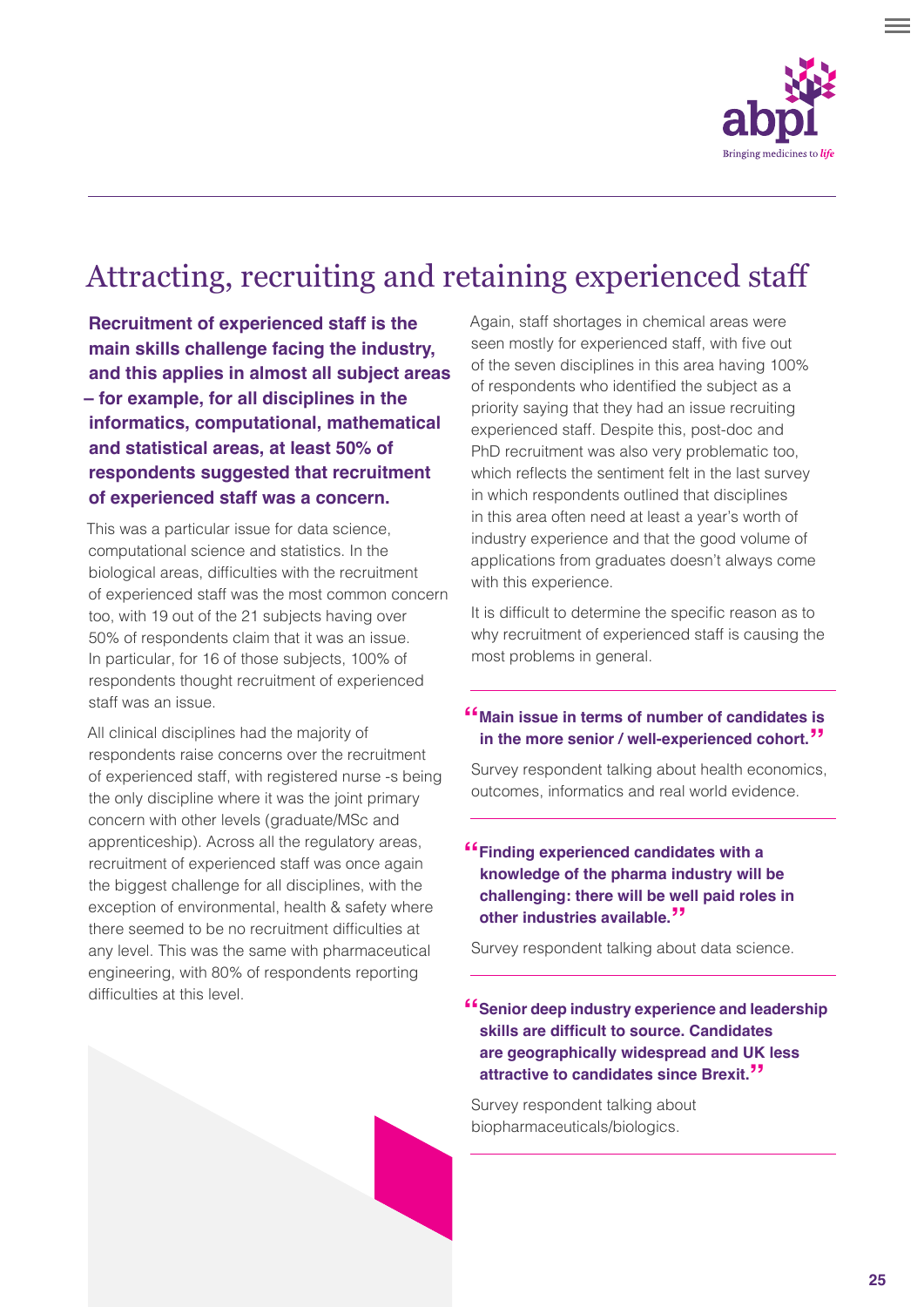

**"Another area of concern is senior/experienced roles. Many experienced colleagues in the analytical area develop a breadth of interdisciplinary skills and knowledge given that an analytical scientist's role will touch or integrate with most scientific areas in the biopharm business. The positive impact for these individuals is that they are often sought after for senior roles in multiple business areas and often end up switching career direction (e.g. out of analytical to other areas – regulatory being one example). This brain drain from core experienced analytical roles puts pressure on the business and increases competition in the sector around attracting experienced senior analytical professionals."** 

Survey respondent talking about analytical chemistry/biochemistry.

### **"Lack of experienced analytical staff limits some of our activities... pharma experience is often lacking."**

Survey respondent talking about analytical chemistry/biochemistry.

### **"We have struggled to recruit experienced staff in this area and often ended up downgrading roles to entry level to train up; but this has issues in terms of resource and then talent being poached elsewhere down the line."**

Survey respondent talking about medical information scientists.

**"Challenging market place for specialized physicians, often requiring medical degree and additional PhD or higher qualification, plus appropriate (training, eg, registrar, consultant level). Limitations on UK market candidate pool and Brexit impacting attractiveness of UK roles."**

Survey respondent talking about medically qualified clinicians.

### **"Difficult to get experienced people."**

Survey respondent talking about quality assurance and quality control.

### **"There is a lack of experienced statistical programmers, which means hard to recruit, but also a high turnover of staff as other CRO/Pharma are starting to pay premium compensation packages."**

Survey respondent talking about programming.

### **"There is a gap in the marketplace for experienced engineers looking to work in the pharma sector."**

Survey respondent talking about engineering in manufacturing.

### **"This is becoming a competitive area with fewer high-quality, industry experienced, candidates."**

Survey respondent talking about structural biology.

In 2018, prior to the UK's exit from the EU, respondents indicated significant uncertainty about how exiting would impact on the ability for the sector to recruit experienced staff. 25% of respondents indicated that they felt this was a critical threat to job growth. This has fallen significantly to 10% of respondents in 2021 ([figure 9\)](#page-26-0). This is not to say that some uncertainty doesn't remain, with almost half of respondents saying that they were not confident they knew how EU exit would impact their company's ability to recruit suitably skilled candidates – something which was also reported in open responses. It is also worth noting that there is a particular emphasis on recruitment across all levels from within the UK and less from both the EU and outside of the EU [\(figure 10\)](#page-26-0). This is particularly the case with graduates and PhD/postdocs.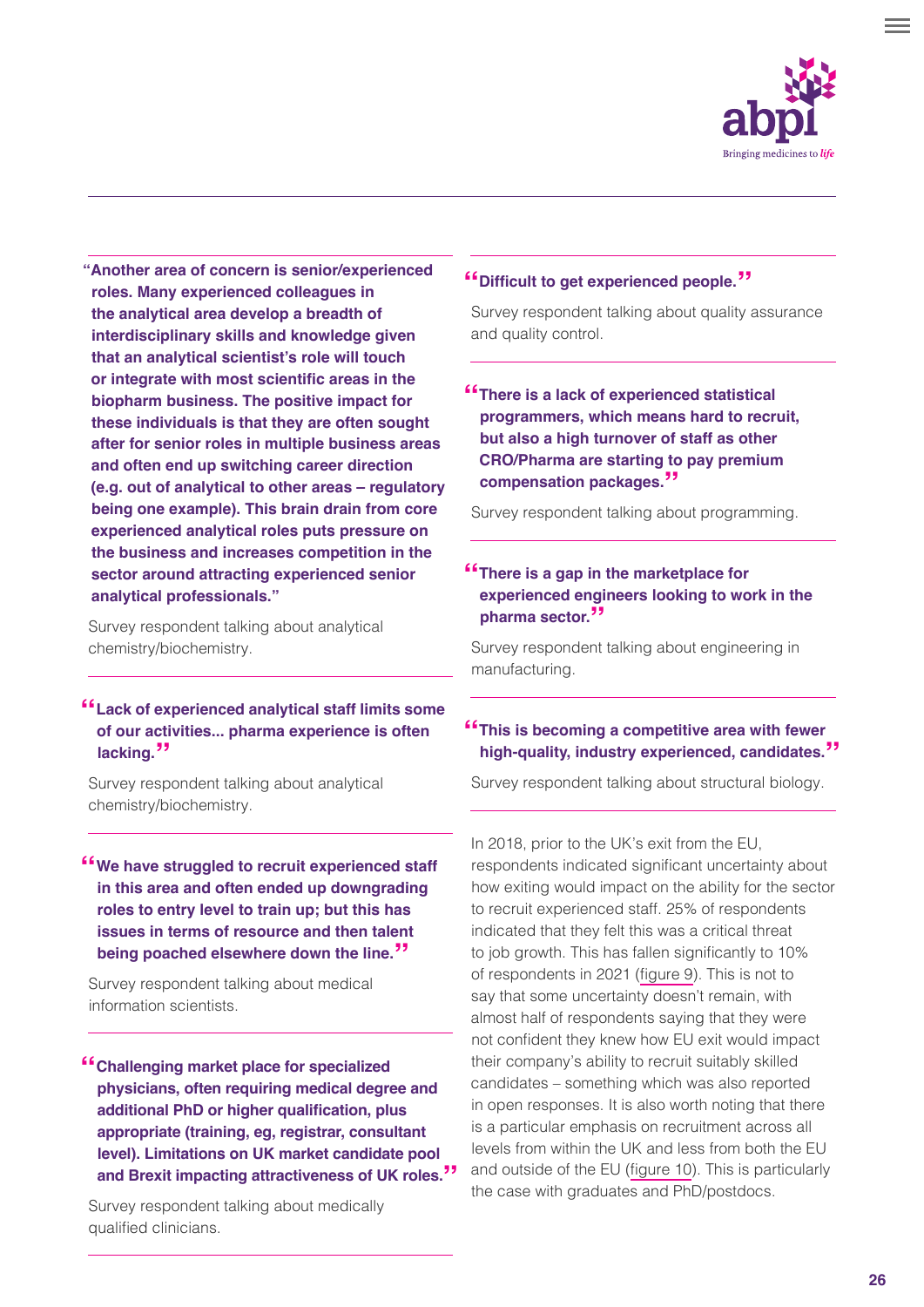



<span id="page-26-0"></span>**Figure 9: Percentage of respondents who thought each of the following would pose a threat to job growth in their company over the next three years.**

### **Figure 10: Percentage of respondents answering what type of candidates they are recruiting and from where.**

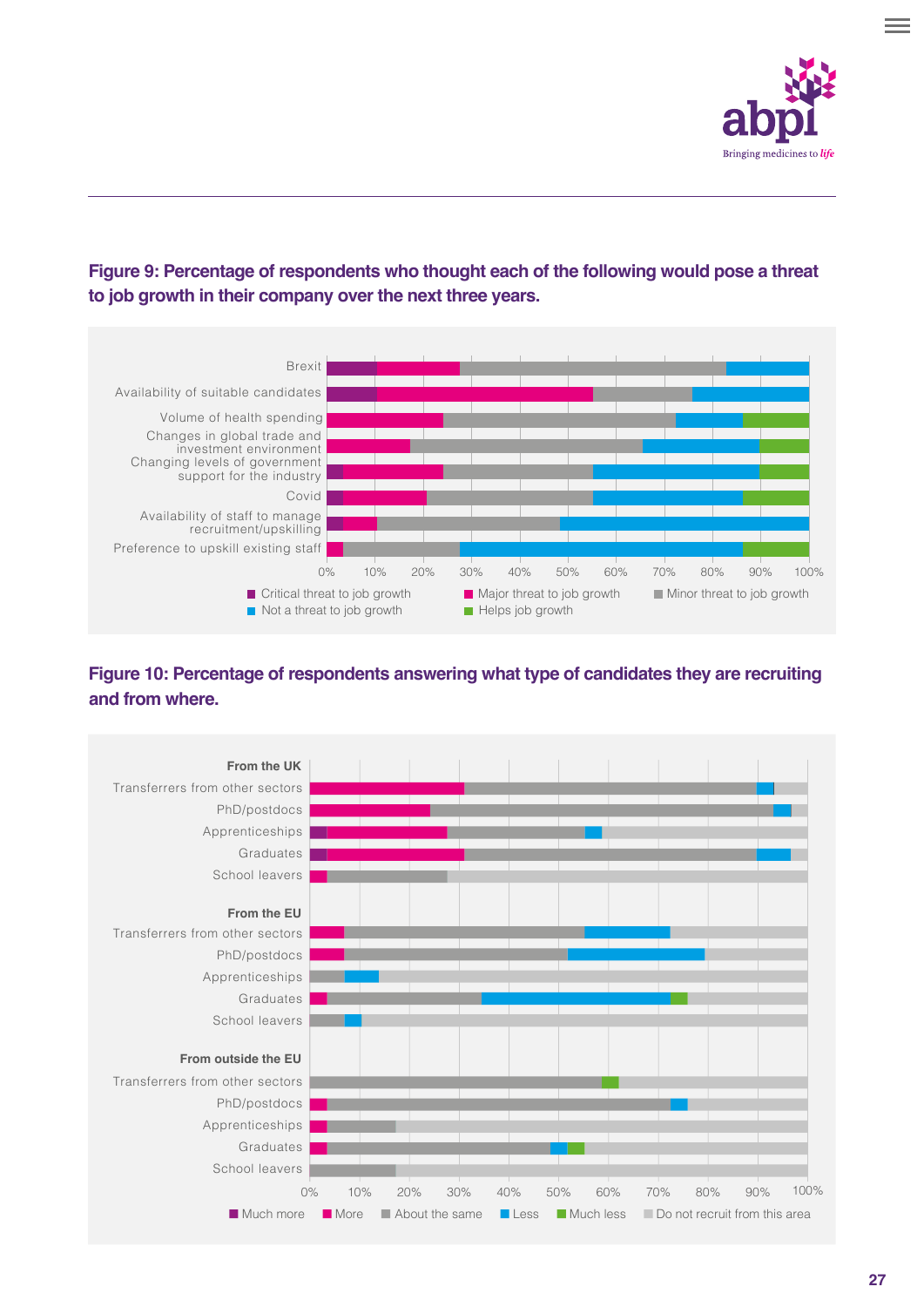

Given the need for experience and the immediacy of the challenge, a clear focus on retaining staff and equipping candidates with the right skills that will see them stay within the industry will be crucial going forward. Further research into the causes of this concern will be necessary to ensure that the industry can effectively close this skills gap.

Whilst it is premature to settle on firm conclusions as to how the COVID pandemic will impact on the skills requirements of the industry in the longer term, our survey has started to draw together initial indications. Much uncertainty remains about how the pandemic will impact the availability of suitably skilled candidates, with 45% saying they did not know what the impact would be (figure 11). Whilst the majority of respondents do not think COVID has increased the need to recruit more staff with specific skill sets, a quarter of respondents (25%) think that COVID has increased the need for new skills in business areas, with clinical areas a close second priority at 18% [\(figure 12\)](#page-28-0).

### **Figure 11: Percentage of respondents who thought COVID will affect the availability of suitably skilled candidates.**

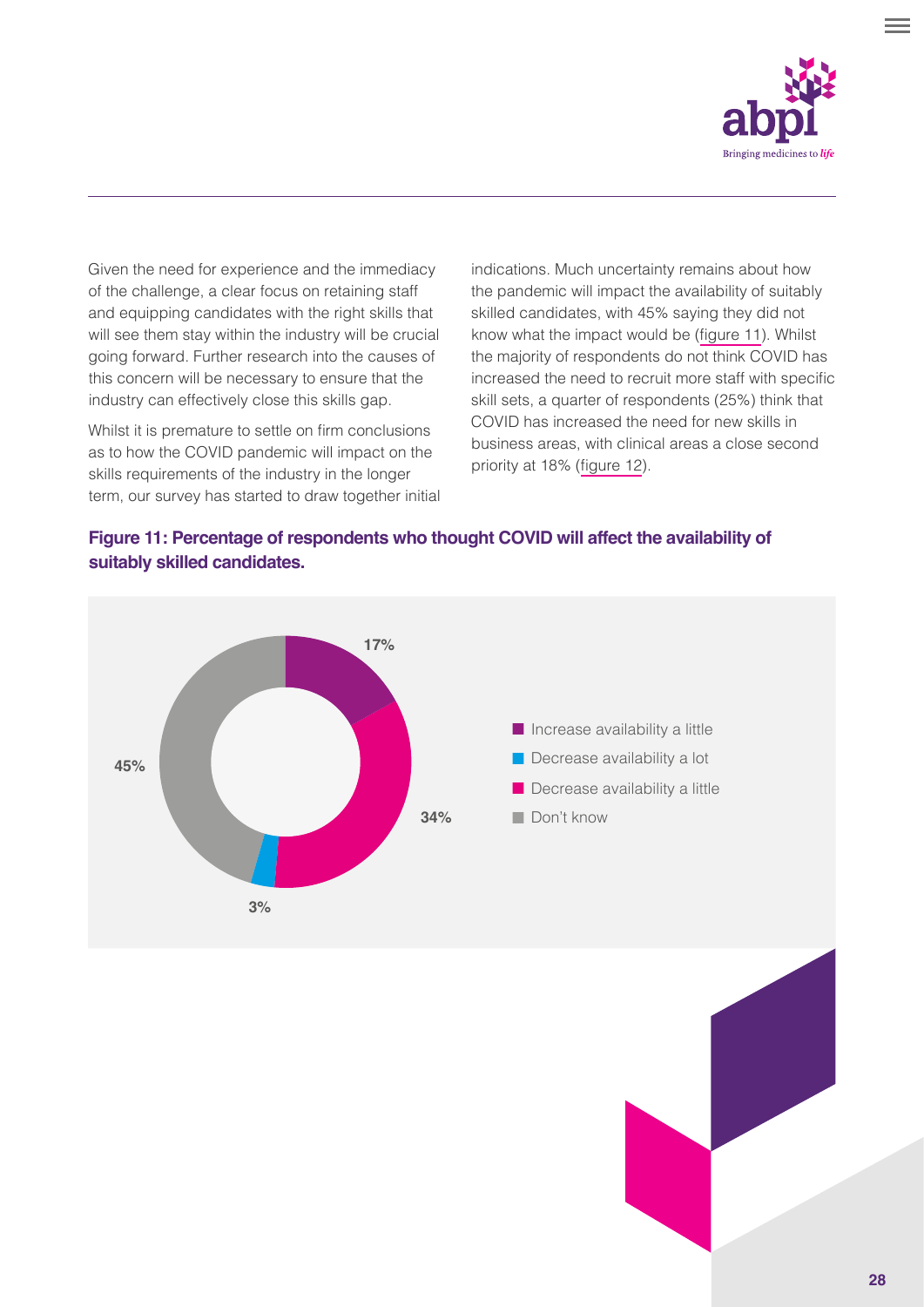

### <span id="page-28-0"></span>**Figure 12: Percentage of respondents who think COVID has increased the need for any new skills in each industry sector.**



### **How COVID is affecting the industry's perception as a potential employer**

There was positivity amongst respondents who were generally optimistic about the long-term impacts of the pandemic on the sector's ability to recruit.

9 in 10 respondents felt that the drive for vaccines has improved the pharmaceutical industry's reputation as a potential employer (figure 13).



### **Figure 13: Percentage of respondents who think that the drive for vaccines has improved the pharmaceutical industry's reputation as a potential employer.**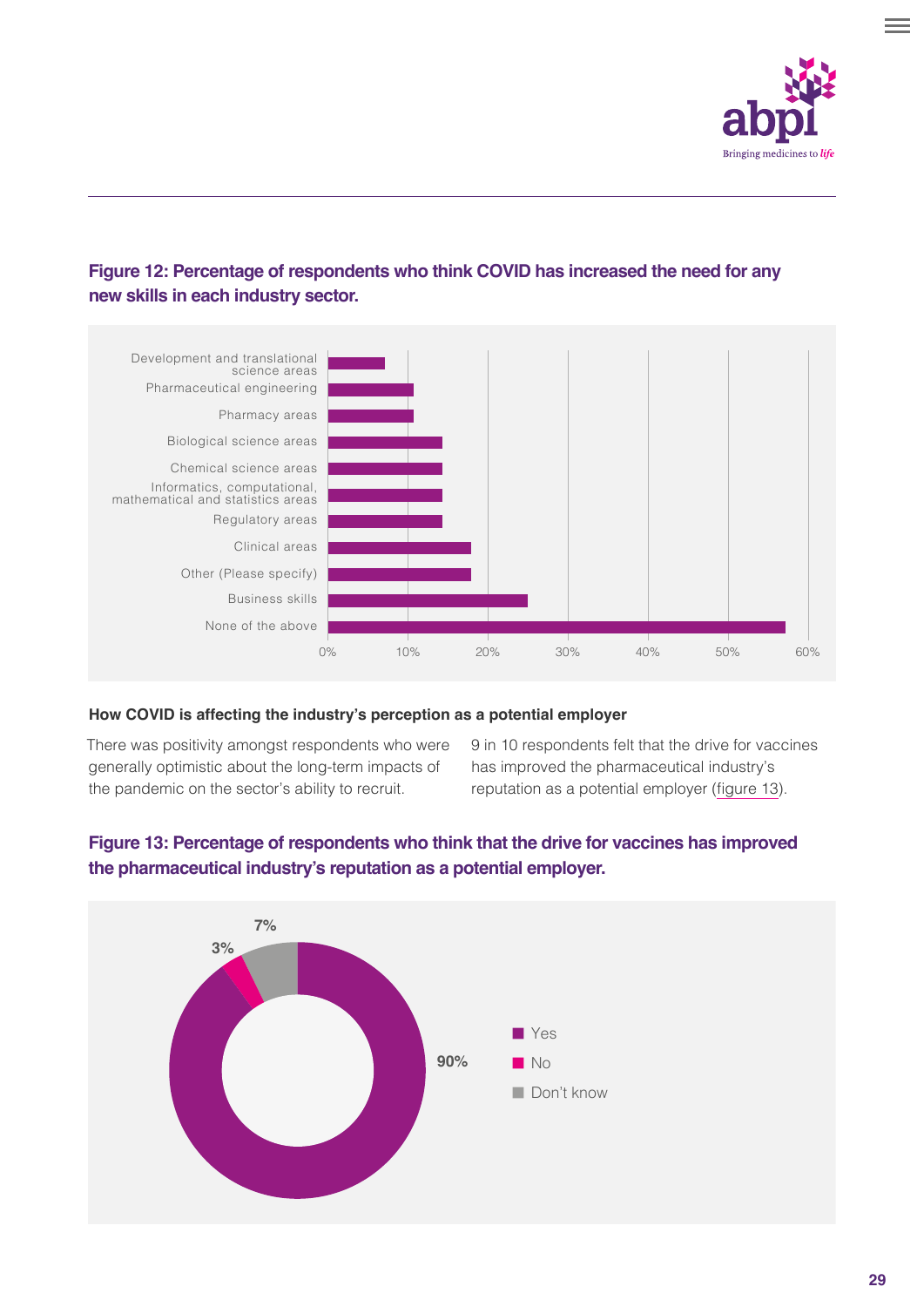

### **"Problem will come as studies restart post-covid, there will be an urgent need to resolve skills issue."**

Survey respondent talking about clinical research operations.

### **"In recent Covid times the field of Immunology has rapidly expanded so a major challenge is finding the required number of candidates with appropriate skills in the area"**

Survey respondent talking about immunology.

There has been a remarkable increase in the adoption of online technologies to aid recruitment, with 93% of companies across the industry saying they are using online interviews more, 59% saying they have used online recruitment events more, 45% saying they have used social media more and 31% saying they have used online tests more (figure 14). Understandably, this has come at the expense of in person recruitment events, where 83% of respondents say they have used this recruitment strategy less as a result of COVID.



### **Figure 14: Percentage of respondents who have changed various recruitment strategies as a result of COVID.**

It appears that in general companies will continue to use online strategies to help them recruit suitably skilled candidates ([figure 15](#page-30-0)). Over 50% of respondents think they will either use in person recruitment events less or are uncertain about how much they will use them, whilst almost 80% of respondents say they will use online interviews more. Social media, online recruitment events and online tests are also set to remain important recruitment strategies over the next three years.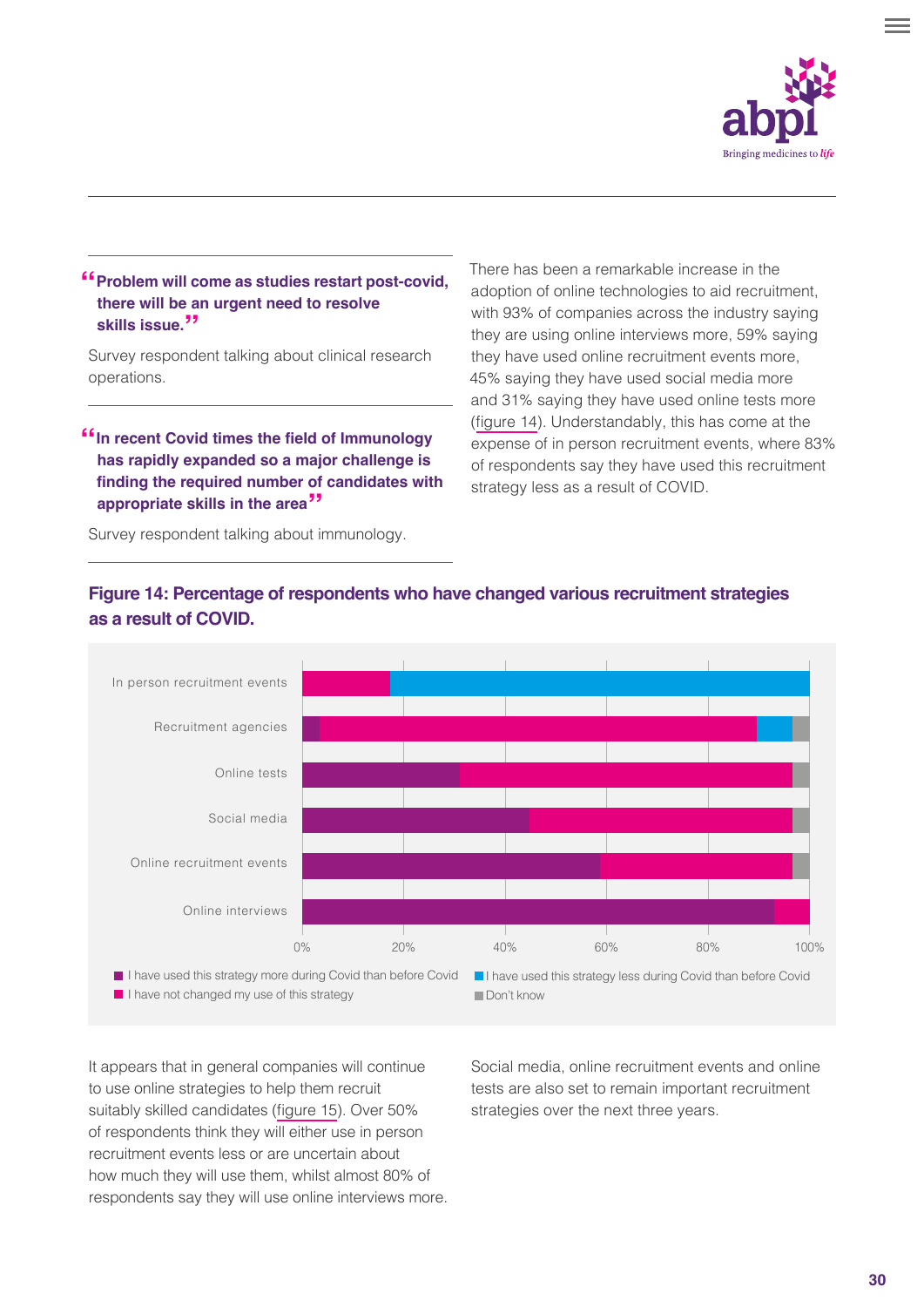

### <span id="page-30-0"></span>**Figure 15: Percentage of respondents who expect to change various recruitment strategies over the next three years.**

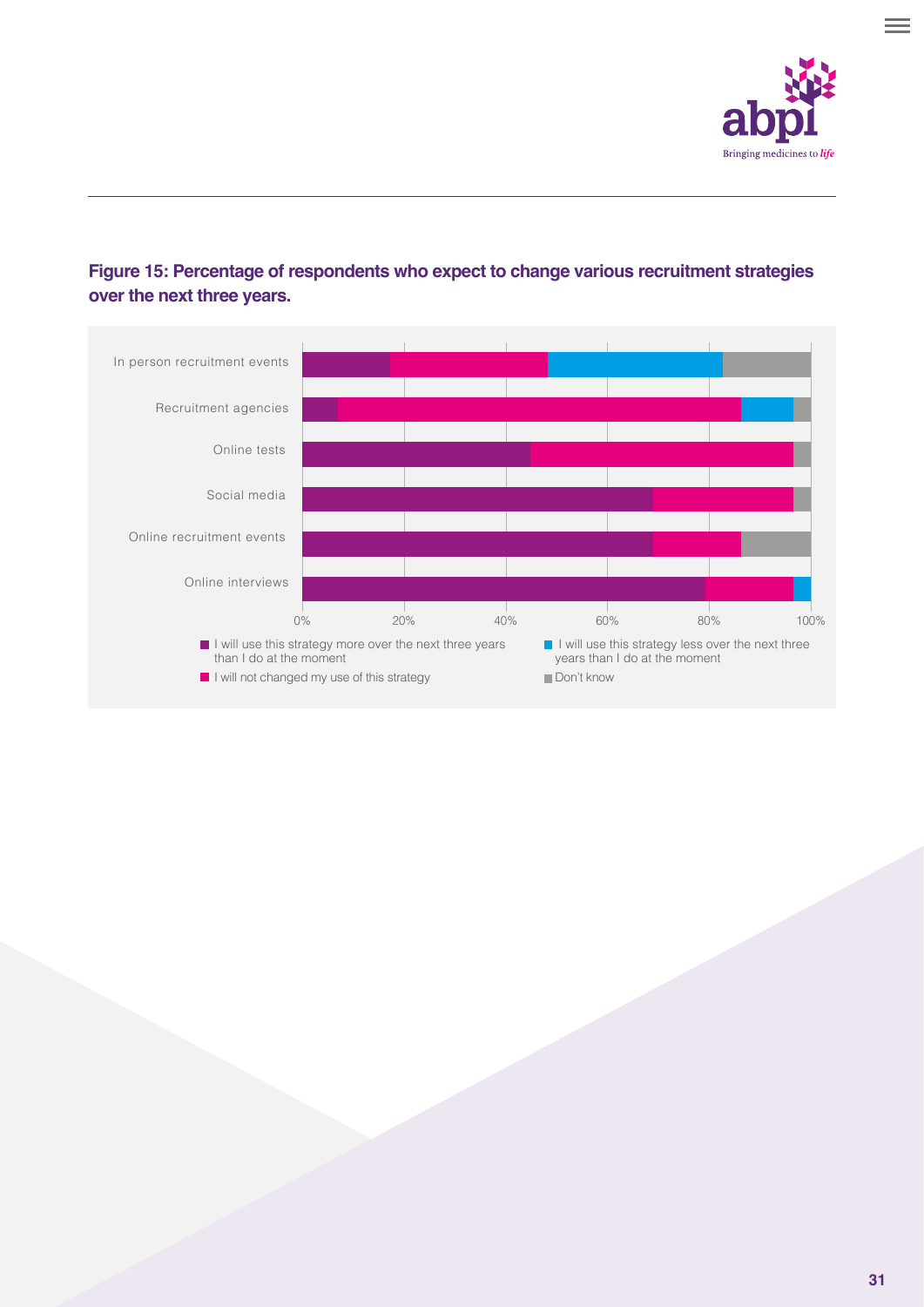

# <span id="page-31-0"></span>Acknowledgements

**The ABPI acknowledges the help and support of its members, and in particular through the ABPI Academic Collaboration, Education & Skills Strategic Leadership Group and the HR Directors' Forum for supporting the development, dissemination and completion of the skills gap analysis survey.**

**The ABPI would also like to thank Public First for survey analysis and report development.**

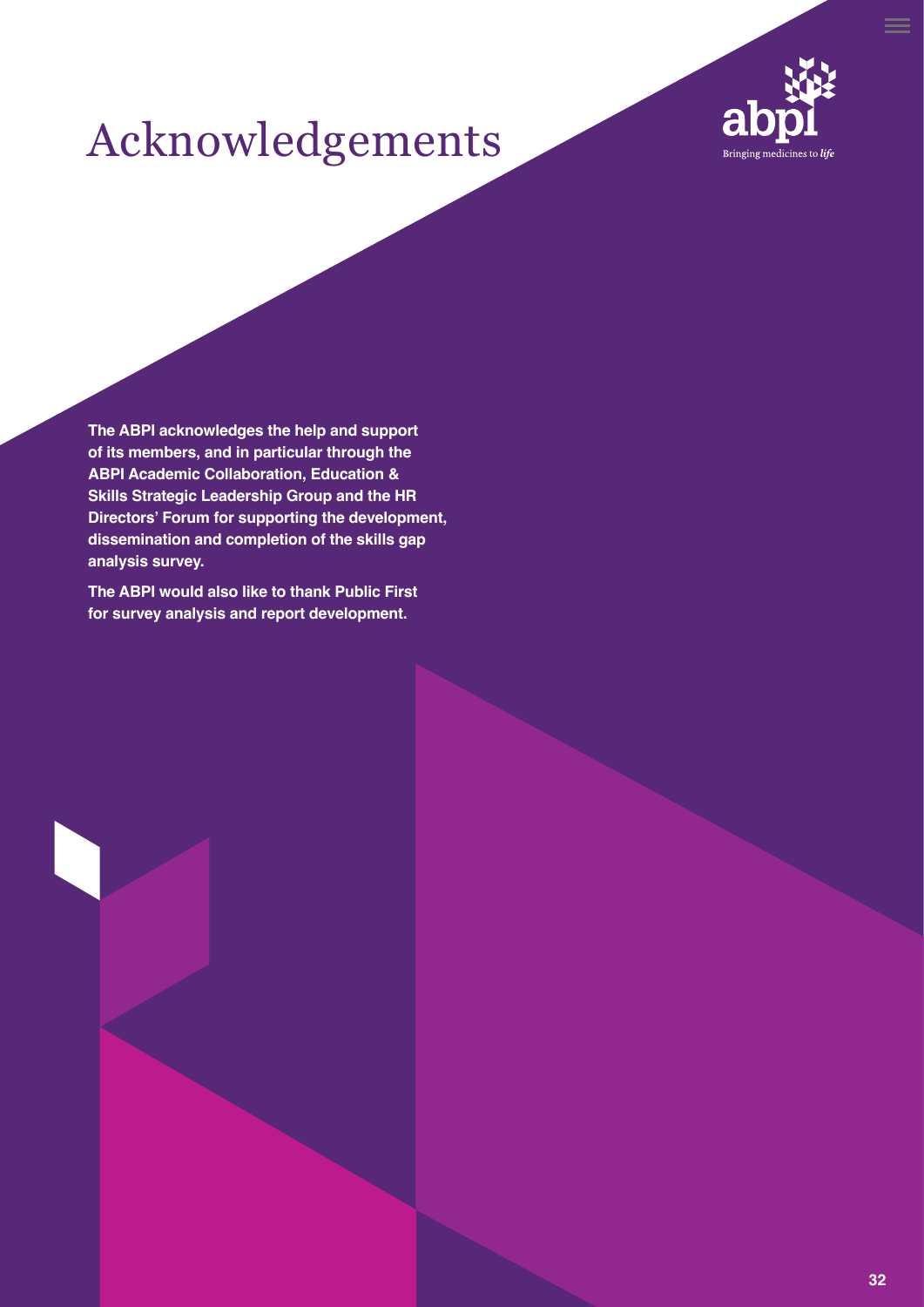# <span id="page-32-0"></span>References



- **1.** [https://www.abpi.org.uk/publications/bridg](https://www.abpi.org.uk/publications/bridging-the-skills-gap-in-the-biopharmaceutical-industry-jan-2019/)[ing-the-skills-gap-in-the-biopharmaceutical-industry-jan-2019/](https://www.abpi.org.uk/publications/bridging-the-skills-gap-in-the-biopharmaceutical-industry-jan-2019/)
- **2.** [https://www.scienceindustrypartnership.com/skills-issues/sip-](https://www.scienceindustrypartnership.com/skills-issues/sip-2030-skills-strategy)[2030-skills-strategy](https://www.scienceindustrypartnership.com/skills-issues/sip-2030-skills-strategy)/
- **3.** [https://assets.publishing.service.gov.uk/government/uploads/](https://assets.publishing.service.gov.uk/government/uploads/system/uploads/attachment_data/file/1015316/Bioscience_and_Health_Technology_Statistics_2019_v2.pdf) system/uploads/attachment\_data/file/1015316/Bioscience\_and [Health\\_Technology\\_Statistics\\_2019\\_v2.pdf](https://assets.publishing.service.gov.uk/government/uploads/system/uploads/attachment_data/file/1015316/Bioscience_and_Health_Technology_Statistics_2019_v2.pdf)
- **4.** [https://www.efpia.eu/publications/data-center/the-pharma-indus](https://www.efpia.eu/publications/data-center/the-pharma-industry-in-figures-employment/employment-in-the-pharmaceutical-industry-by-country/)[try-in-figures-employment/employment-in-the-pharmaceutical-in](https://www.efpia.eu/publications/data-center/the-pharma-industry-in-figures-employment/employment-in-the-pharmaceutical-industry-by-country/)[dustry-by-country/](https://www.efpia.eu/publications/data-center/the-pharma-industry-in-figures-employment/employment-in-the-pharmaceutical-industry-by-country/)
- **5.** [https://www.efpia.eu/media/554521/efpia\\_pharmafigures\\_2020\\_](https://www.efpia.eu/media/554521/efpia_pharmafigures_2020_web.pdf) [web.pdf](https://www.efpia.eu/media/554521/efpia_pharmafigures_2020_web.pdf)
- **6.** [https://www.scienceindustrypartnership.com/media/2071/sip-life](https://www.scienceindustrypartnership.com/media/2071/sip-life-sciences-2030-skills-strategy-print-version-final.pdf)[sciences-2030-skills-strategy-print-version-final.pdf](https://www.scienceindustrypartnership.com/media/2071/sip-life-sciences-2030-skills-strategy-print-version-final.pdf)
- **7.** h[ttps://assets.publishing.service.gov.uk/government/uploads/](https://assets.publishing.service.gov.uk/government/uploads/system/uploads/attachment_data/file/910435/Bioscience_and_Health_Technology_Statistics_2019_Infographic_-_Biopharmaceutical.pdf) [system/uploads/attachment\\_data/file/910435/Bioscience\\_and\\_](https://assets.publishing.service.gov.uk/government/uploads/system/uploads/attachment_data/file/910435/Bioscience_and_Health_Technology_Statistics_2019_Infographic_-_Biopharmaceutical.pdf) [Health\\_Technology\\_Statistics\\_2019\\_Infographic\\_-\\_Biopharma](https://assets.publishing.service.gov.uk/government/uploads/system/uploads/attachment_data/file/910435/Bioscience_and_Health_Technology_Statistics_2019_Infographic_-_Biopharmaceutical.pdf)[ceutical.pdf](https://assets.publishing.service.gov.uk/government/uploads/system/uploads/attachment_data/file/910435/Bioscience_and_Health_Technology_Statistics_2019_Infographic_-_Biopharmaceutical.pdf)
- **8.** [https://assets.publishing.service.gov.uk/government/uploads/](https://assets.publishing.service.gov.uk/government/uploads/system/uploads/attachment_data/file/1013597/life-sciences-vision-2021.pdf) [system/uploads/attachment\\_data/file/1013597/life-sciences-vi](https://assets.publishing.service.gov.uk/government/uploads/system/uploads/attachment_data/file/1013597/life-sciences-vision-2021.pdf)[sion-2021.pdf](https://assets.publishing.service.gov.uk/government/uploads/system/uploads/attachment_data/file/1013597/life-sciences-vision-2021.pdf)
- **9.** [https://assets.publishing.service.gov.uk/government/uploads/](https://assets.publishing.service.gov.uk/government/uploads/system/uploads/attachment_data/file/910435/Bioscience_and_Health_Technology_Statistics_2019_Infographic_-_Biopharmaceutical.pdf) system/uploads/attachment\_data/file/910435/Bioscience\_and Health Technology Statistics 2019 Infographic - Biopharma[ceutical.pdf](https://assets.publishing.service.gov.uk/government/uploads/system/uploads/attachment_data/file/910435/Bioscience_and_Health_Technology_Statistics_2019_Infographic_-_Biopharmaceutical.pdf)
- **10.** [https://www.ons.gov.uk/economy/governmentpublicsectorand](https://www.ons.gov.uk/economy/governmentpublicsectorandtaxes/researchanddevelopmentexpenditure/bulletins/businessenterpriseresearchanddevelopment/2019)[taxes/researchanddevelopmentexpenditure/bulletins/busines](https://www.ons.gov.uk/economy/governmentpublicsectorandtaxes/researchanddevelopmentexpenditure/bulletins/businessenterpriseresearchanddevelopment/2019)[senterpriseresearchanddevelopment/2019](https://www.ons.gov.uk/economy/governmentpublicsectorandtaxes/researchanddevelopmentexpenditure/bulletins/businessenterpriseresearchanddevelopment/2019)
- **11.** [https://assets.publishing.service.gov.uk/government/uploads/](https://assets.publishing.service.gov.uk/government/uploads/system/uploads/attachment_data/file/977265/Life_Science_Competitiveness_Indicators_2020_report.pdf) [system/uploads/attachment\\_data/file/977265/Life\\_Science\\_](https://assets.publishing.service.gov.uk/government/uploads/system/uploads/attachment_data/file/977265/Life_Science_Competitiveness_Indicators_2020_report.pdf) [Competitiveness\\_Indicators\\_2020\\_report.pdf](https://assets.publishing.service.gov.uk/government/uploads/system/uploads/attachment_data/file/977265/Life_Science_Competitiveness_Indicators_2020_report.pdf)
- **12.** [https://www.ons.gov.uk/economy/governmentpublicsectorand](https://www.ons.gov.uk/economy/governmentpublicsectorandtaxes/researchanddevelopmentexpenditure/datasets/ukbusinessenterpriseresearchanddevelopment)[taxes/researchanddevelopmentexpenditure/datasets/ukbusines](https://www.ons.gov.uk/economy/governmentpublicsectorandtaxes/researchanddevelopmentexpenditure/datasets/ukbusinessenterpriseresearchanddevelopment)[senterpriseresearchanddevelopment](https://www.ons.gov.uk/economy/governmentpublicsectorandtaxes/researchanddevelopmentexpenditure/datasets/ukbusinessenterpriseresearchanddevelopment)
- **13.** [https://assets.publishing.service.gov.uk/government/uploads/](https://assets.publishing.service.gov.uk/government/uploads/system/uploads/attachment_data/file/1013597/life-sciences-vision-2021.pdf) [system/uploads/attachment\\_data/file/1013597/life-sciences-vi](https://assets.publishing.service.gov.uk/government/uploads/system/uploads/attachment_data/file/1013597/life-sciences-vision-2021.pdf)[sion-2021.pdf](https://assets.publishing.service.gov.uk/government/uploads/system/uploads/attachment_data/file/1013597/life-sciences-vision-2021.pdf)
- **14.** [https://assets.publishing.service.gov.uk/government/uploads/](https://assets.publishing.service.gov.uk/government/uploads/system/uploads/attachment_data/file/1028813/Budget_AB2021_Print.pdf) [system/uploads/attachment\\_data/file/1028813/Budget\\_AB2021\\_](https://assets.publishing.service.gov.uk/government/uploads/system/uploads/attachment_data/file/1028813/Budget_AB2021_Print.pdf) [Print.pdf](https://assets.publishing.service.gov.uk/government/uploads/system/uploads/attachment_data/file/1028813/Budget_AB2021_Print.pdf)
- **15.** [https://www.hesa.ac.uk/data-and-analysis/students/ta](https://www.hesa.ac.uk/data-and-analysis/students/table-52#notes)[ble-52#notes](https://www.hesa.ac.uk/data-and-analysis/students/table-52#notes)
- **16.** [https://www.abpi.org.uk/publications/apprentice](https://www.abpi.org.uk/publications/apprenticeships-in-the-life-sciences-sector-2021/)[ships-in-the-life-sciences-sector-2021/](https://www.abpi.org.uk/publications/apprenticeships-in-the-life-sciences-sector-2021/)
- **17.** [https://www.ucas.com/corporate/news-and-key-documents/](https://www.ucas.com/corporate/news-and-key-documents/news/new-ucas-research-shows-strong-demand-apprenticeships-students-keen-keep-learning-autumn) [news/new-ucas-research-shows-strong-demand-apprentice](https://www.ucas.com/corporate/news-and-key-documents/news/new-ucas-research-shows-strong-demand-apprenticeships-students-keen-keep-learning-autumn)[ships-students-keen-keep-learning-autumn](https://www.ucas.com/corporate/news-and-key-documents/news/new-ucas-research-shows-strong-demand-apprenticeships-students-keen-keep-learning-autumn)
- **18.** <https://bills.parliament.uk/bills/2868/publications>
- **19.** [https://assets.publishing.service.gov.uk/government/uploads/](https://assets.publishing.service.gov.uk/government/uploads/system/uploads/attachment_data/file/1028813/Budget_AB2021_Print.pdf) [system/uploads/attachment\\_data/file/1028813/Budget\\_AB2021\\_](https://assets.publishing.service.gov.uk/government/uploads/system/uploads/attachment_data/file/1028813/Budget_AB2021_Print.pdf) [Print.pdf](https://assets.publishing.service.gov.uk/government/uploads/system/uploads/attachment_data/file/1028813/Budget_AB2021_Print.pdf)
- **20.** [https://www.gov.uk/guidance/incentive-payments-for-hir](https://www.gov.uk/guidance/incentive-payments-for-hiring-a-new-apprentice)[ing-a-new-apprentice](https://www.gov.uk/guidance/incentive-payments-for-hiring-a-new-apprentice)
- **21.** ABPI: Improving genomics data skills in the UK workforce 2021 ([abpi.org.uk](http://abpi.org.uk))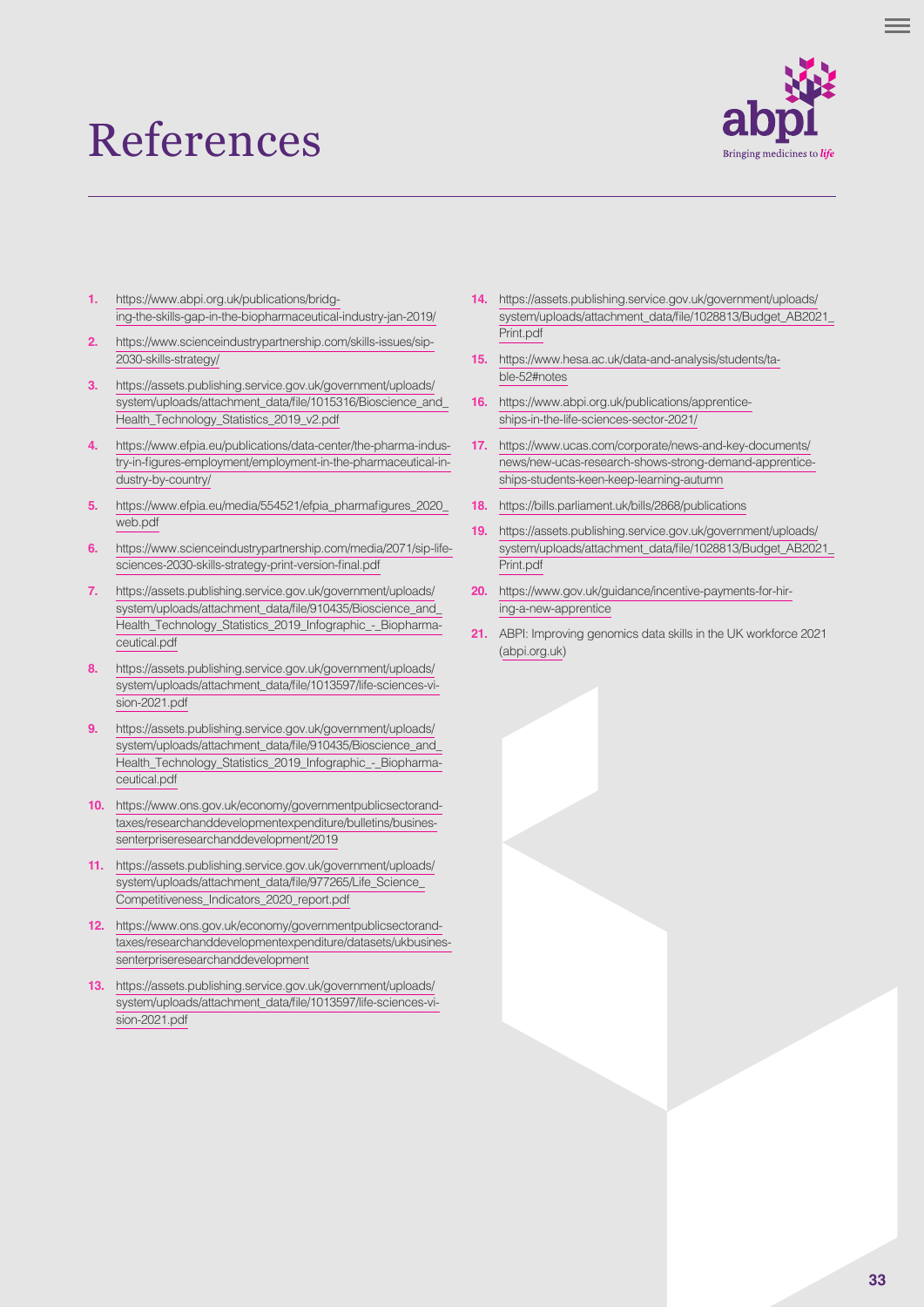# <span id="page-33-0"></span>Appendix: List of participating companies



- 1. A. Menarini Farmaceutica Internazionale SRL
- 2. Alimera Sciences Ltd
- 3. Almirall Limited
- 4. Amgen Ltd
- 5. AstraZeneca
- 6. Bayer
- 7. Boehringer Ingelheim Ltd
- 8. Bristol Myers Squibb
- 9. Charles River Laboratories, Edinburgh
- 10. Chugai Pharma
- 11. Eisai Europe Ltd; Eisai Limited and Eisai Manufacturing Limited
- 12. Eli Lilly & Company
- 13. GSK
- 14. Intercept Pharma UK & Ireland
- 15. Ipsen

#### 16. IQVIA

- 17. Labcorp
- 18. LEO Pharma
- 19. MSD UK Ltd
- 20. Novartis Pharmaceuticals Ltd.
- 21. Novo Nordisk
- 22. Pfizer Ltd
- 23. Quotient Sciences
- 24. Roche Products Limited
- 25. Sanofi Aventis Ltd
- 26. Servier Laboratories Limited
- 27. Shionogi
- 28. Sintetica Ltd
- 29. Swedish Orphan Biovitrum Ltd (Sobi)
- 30. UCB
- 31. Vifor Pharma UK LTD